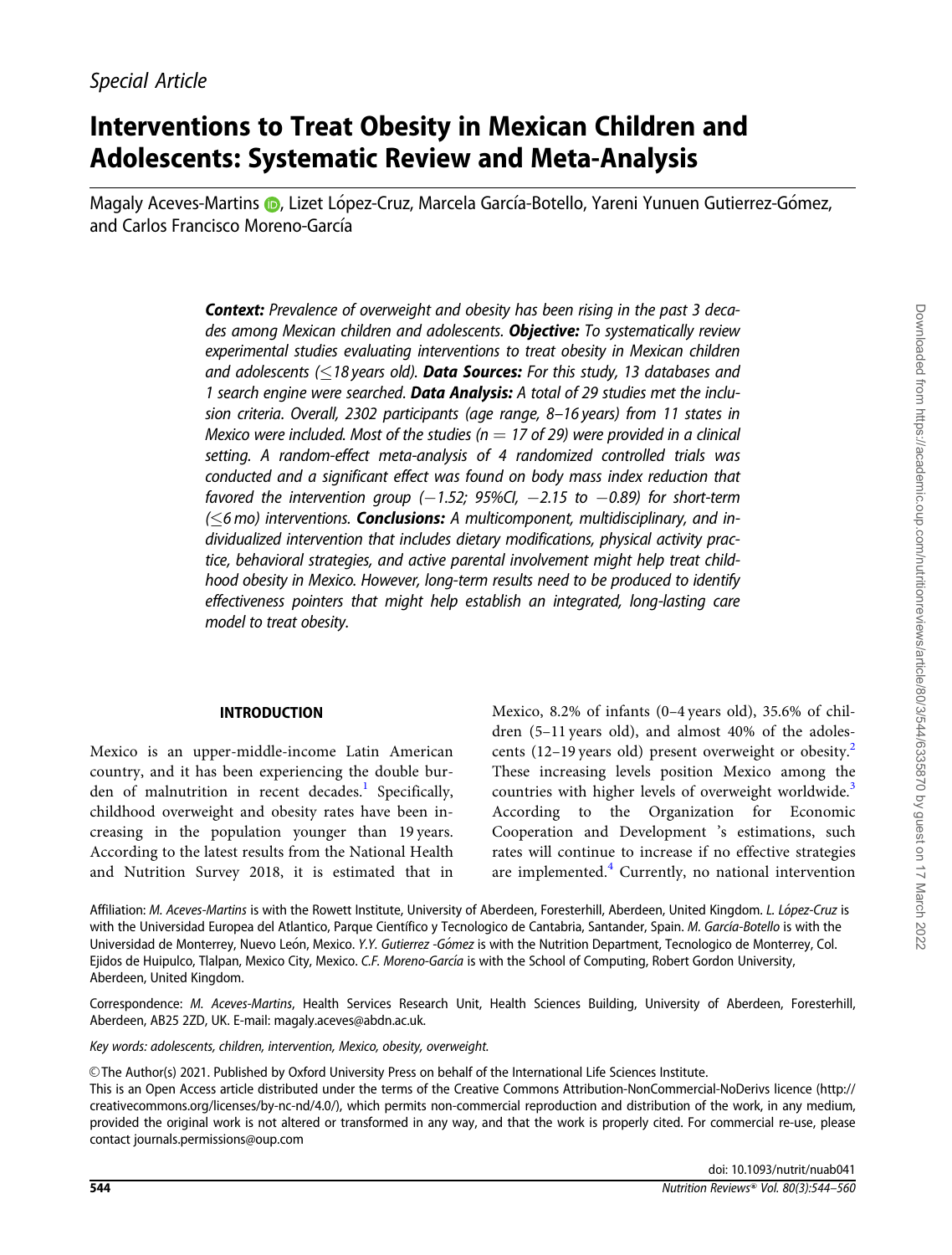#### Table 1 PICOS framework

| Population      | Children and adolescents from zero to 18 years old (mean age at the start of the study or evaluation)                                                                   |
|-----------------|-------------------------------------------------------------------------------------------------------------------------------------------------------------------------|
|                 | from any ethnicity or sex living in Mexico, with overweight or obesity, were included.                                                                                  |
| Interventions   | Studies testing obesity treatment through lifestyle, environmental, behavioral, pharmacologic,<br>or surgical interventions, delivered in any setting, were considered. |
| Comparator      | Studies with or without a control group were considered.                                                                                                                |
| <b>Outcomes</b> | Weight-related outcomes (eq. body mass index., body mass index z-score)                                                                                                 |
| Study design    | <b>Experimental studies</b>                                                                                                                                             |

or guideline exists targeting obesity treatment among children and adolescents.

Excess body fat in children and adolescents can lead to a variety of clinical conditions and psychosocial disorders. Children with obesity might have significant reductions in quality of life and a greater risk of early discrimination, low self-esteem, and depression. Children and adolescents with overweight and obesity are likely to maintain their weight status into adulthood and are at higher risk of development of chronic diseases, contributing to increased morbidity or premature death.<sup>[5](#page-15-0)</sup>

Lifestyle interventions can lead to improvements in weight and cardiometabolic outcomes in children or adolescents.<sup>[6](#page-15-0)</sup> However, effectiveness can be smaller compared with pharmacologic or surgical interventions.[7](#page-15-0) Still, most of the evidence shows short-term effects, with limited evidence about long-term efficacy. In addition, the safety of such pediatric obesity treat-ments remains unclear.<sup>[7](#page-15-0)</sup>

Because of the severity of the consequences childhood obesity has on the child's health and well-being, it is essential to identify interventions that can treat obesity in the short and long term.<sup>8</sup> The "Childhood and Adolescent Obesity in Mexico: Evidence, Challenges, and Opportunities" (COMO) Project aims to synthesize and use data to comprehend the extent, nature, effects, and costs of childhood or adolescent obesity in Mexico.<sup>[9](#page-15-0)</sup> This article is part of the COMO project. In this study, we aimed to systematically review experimental studies assessing lifestyle, environmental, behavioral, pharmacologic, or surgical interventions to treat obesity in Mexican children and adolescents  $(<$ 18 years old).

#### **METHODS**

This systematic review has been registered with the International Prospective Register of Systematic Reviews (PROSPERO registration no. CRD42019154132).<sup>[10](#page-15-0)</sup> Also, it has been reported according to Preferred Reporting Items for Systematic Reviews and Meta-analyses (PRISMA) guidelines.<sup>[11](#page-15-0)</sup> The systematic review strategy was based on the Population, Intervention, Comparator, Outcomes, Study (PICOS)

 $N$ utrition Reviews® Vol. 80(3):544–560  $\overline{\phantom{0}}$  545

design framework (Table 1). For more details on the methods we used, see Appendix 1.

### Electronic searches

Terms such as "overweight," "obesity," "child," "adolescent," "intervention," "program," "Mexico" in the search strategy. The databases searched included Medline, Embase, the Cochrane Library, Global Health Library, LILACS, CINAHL, CAB abstracts, ERIC, PsycINFO, ScienceDirect, Scopus, AGRICOLA, and SciELO Citation Index. Also, relevant material was searched in the search engine Google Scholar. When possible, searches were also conducted in Spanish to capture relevant references. No inclusion study design restrictions were applied. Full reports and conference abstracts were included if these met the inclusion criteria. Reference lists of included studies also were scrutinized for additional publications. Searches were performed in January 2020 and updated in January 2021.

#### Selection criteria

Reports from 1995 onward in English, Spanish, or Portuguese were considered in this review. Following the PICOS framework (Table 1), the inclusion criteria were as described in the following paragraphs.

Population Children and adolescents from zero to 18 years old (mean age at the start of the study or evaluation) from any ethnicity or sex living in Mexico were considered in this review. Studies including children and adolescents with overweight or obesity (defined as body mass index [BMI] above a healthy weight range; BMI z-score  $> 1$ ; clinical diagnosis; or study population reported as having overweight or obesity) were included. Mexican children living in a different country were excluded from this review to conceptualize the obesity problem within the country sociodemographic characteristics and avoid confounding information inherent to migration phenomena. Studies in which children were analyzed under severe conditions (eg, HIV, cancer, fibrosis, Down syndrome), premature babies, and pregnant adolescents were excluded.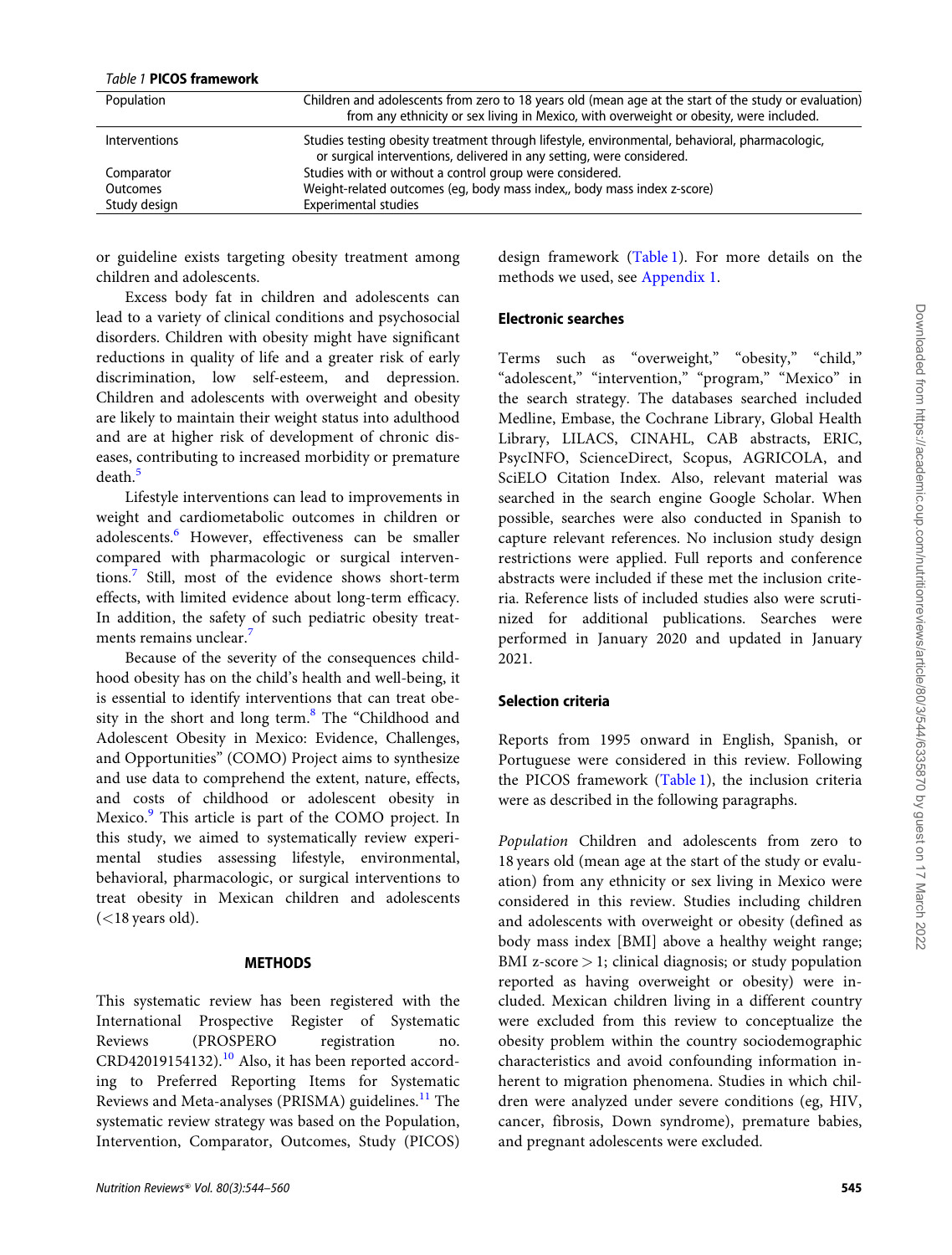Studies Studies in which obesity treatment was tested through lifestyle, environmental, behavioral, pharmacologic, or surgical interventions were considered. Studies delivered in any setting (eg, home, school, clinic, community) or digital domains (eg, mobile-phone-network interventions) were considered.

Comparator Studies with or without a control group were considered.

Outcomes Effectiveness measurements included anthropometric changes (eg, weight, BMI, BMI z-score). Because of the type of interventions considered in this review, any lifestyle changes (eg, dietary, physical activity, behavioral outcomes) were also recorded.

Study design Experimental studies were considered in this review.

#### Data extraction

Titles and abstract screening and full-text review was performed by 2 reviewers (L.L.-C., M.G.-B.) and 100% checked by a third reviewer (M.A.-M.). Two reviewers (M.A.-M. and L.L.-C.) extracted data independently from included papers. In case of any disagreement, a third author was contacted (Y.Y.G.-G.). A data extraction form was created based on the Effective Public Health Practice Project Quality Assessment Tool<sup>[12](#page-15-0)</sup> and the Template for Intervention Description and Replication. $13$  Data on the main components of the studies were extracted and categorized according to the components included: nutritional (eg, diet prescriptions, nutritional advice); physical activity (PA; eg, PA practices, PA advice); behavioral or psychological (eg, psychological, family, or behavioral therapy); environmental (ie, changes in children's settings to promote a weight change); pharmacologic (eg, sibutramine); or bariatric surgery. Any theory or framework used in the design or delivery of the intervention was recorded.

#### Risk of bias

Following the Cochrane Handbook's recommendation for Systematic Reviews of Interventions for health promotion interventions, $14$  the Effective Public Health Practice Project Quality Assessment Tool<sup>[12](#page-15-0)</sup> tool was used. Evidence was rated as strong, moderate, or weak on the basis of their selection bias; study design; confounders; blinding; data collection methods; withdrawals and drop-outs; intervention integrity; and analysis. Also, funding sources and reported conflicts of interests were extracted and considered in this review. For more details, see Appendix 1.

#### Data synthesis and analysis

A narrative synthesis was conducted across all the included studies. From those randomized controlled trials (RCTs) in which the mean difference and its standard deviation of BMI were reported or could be calculated, a meta-analysis was conducted. Whenever provided, intention-to-treat data were used. WebplotDigitizer software was used to extract data when data were provided in graphs. The formulas from the Cochrane Guidelines were used to estimate the effect size.<sup>[15,16](#page-15-0)</sup> Lifestyle interventions in obesity are quite heterogeneous; hence, we chose a random effect model for this analysis. $17,18$  Because of the small sample sizes, the Hedges estimator $19$  was used to fit the random-effect model. The analysis was done using R statistical software, using the library "metafor".

#### RESULTS

Through the searches, 7363 references were identified, from which 1432 were retrieved for full-text review. Overall, 886 references were identified by reporting obesity-related data in Mexican children and are included in the COMO database. From these, 29 studies (presented in 31 publications)<sup>[20](#page-15-0)[–50](#page-16-0)</sup> met the inclusion criteria [\(Figure 1\)](#page-3-0). Most of the publications were fulltext papers, except for 3 abstracts,  $24,32,45$  $24,32,45$  1 doctoral the $sis<sub>16</sub>$  and 1 letter to the editor.<sup>[50](#page-16-0)</sup> Ten studies were RCTs,[20](#page-15-0),[21](#page-15-0),[25,26,34,40–43,](#page-15-0)[48](#page-16-0) 3 were controlled clinical trials,  $27,29,35$  3 were cohort analytic studies with  $>1$  group (2 or 3 groups, before and after),  $32,39,46$  $32,39,46$  and 13 were cohort analytic studies with a single group (before and after).[22–24](#page-15-0),[28,33,36–38,](#page-15-0)[44,45,47,49,50](#page-16-0)

Overall, the 29 identified studies included 2302 participants (age range, 8–16 years) recruited from 11 states of 32 states in Mexico [\(Figure 2\)](#page-4-0). Most of the studies were conducted in a clinical setting  $(n = 17)$ ; some  $(n = 17)$  $=$  7) in a school setting. One included both settings (ie, school and clinic). $40$  In 1 study, participants were recruited in a school, but activities were delivered out-side school hours.<sup>[41](#page-15-0)</sup> Two studies were conducted in summer camps<sup>[39,](#page-15-0)46</sup>; the setting was unclear in 1 of the studies<sup>[24](#page-15-0)</sup> [\(Table 2\)](#page-5-0).<sup>20-[50](#page-16-0)</sup>

Overall, 20 of the 29 studies included a nutritional component, 19 included a PA component, 8 included a psychological or behavioral component, and 3 studies included pharmacologic treatment. The effects of 2 different bariatric surgeries among participants were reported in 1 study<sup>[32](#page-15-0)</sup>; however, this was 1 of the included abstracts, and it was poorly reported. None of the included studies reported an environmental change to aid the weight-loss process. In 16 studies, parents or siblings were included. The duration of the 29 studies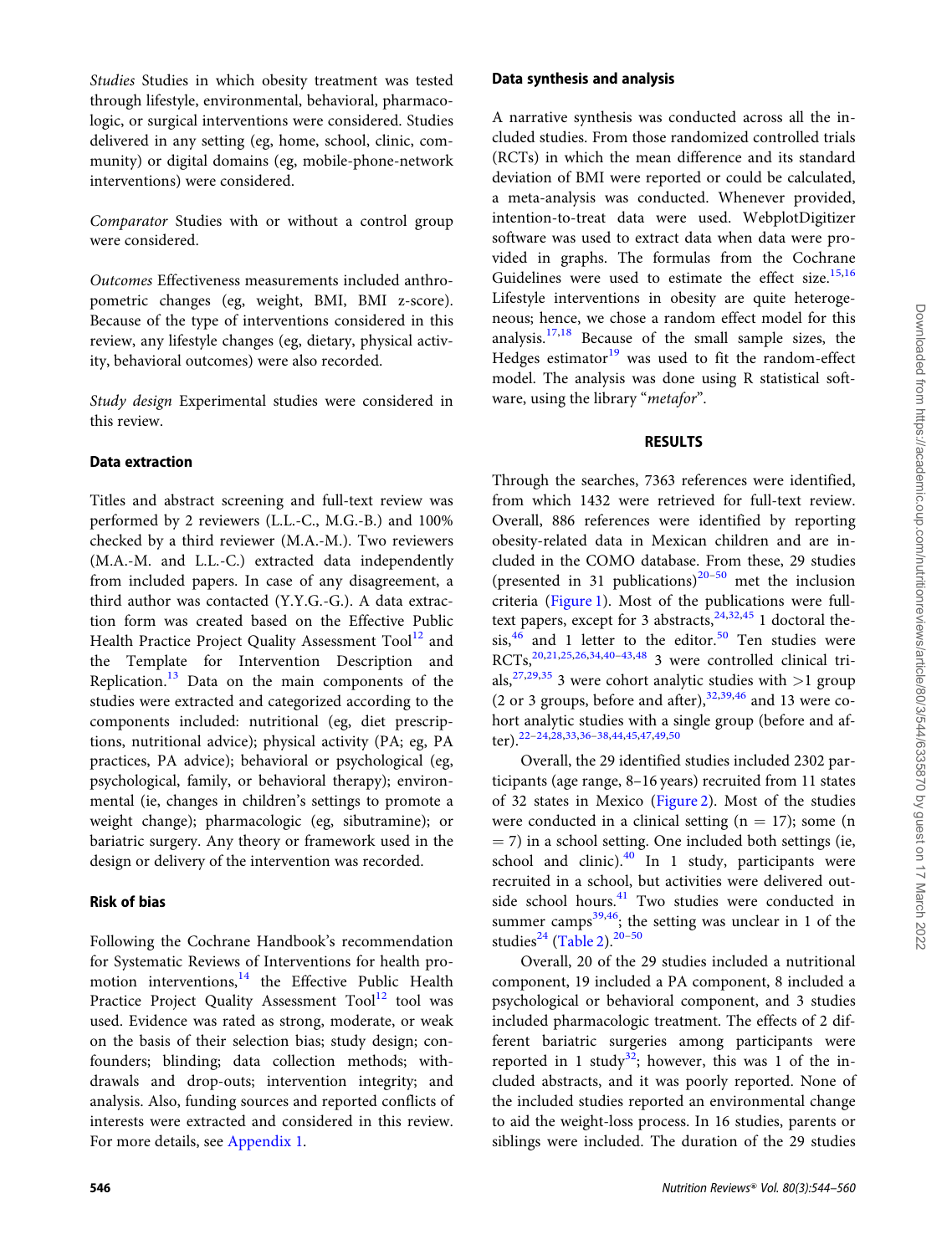<span id="page-3-0"></span>

Figure 1 PRISMA flowchart. COMO, Childhood and Adolescent Obesity in Mexico: Evidence, Challenges, and Opportunities.

ranged from 1 week to 12 months. There was no longterm  $(>12 \text{ mo})$  study identified in this review. An approximate number of sessions was calculated from reported information in the publications, and this number varied from 4 to 106 sessions. See [Table 2](#page-5-0) or [Table S1](https://academic.oup.com/nutritionreviews/article-lookup/doi/10.1093/nutrit/nuab040#supplementary-data) in Appendix 2 in the Supporting Information online.

Significant reductions in anthropometric outcomes were reported in 10 of the 29 studies,<sup>21-23,[25](#page-15-0),[33](#page-15-0),[36,38,](#page-15-0)47-49</sup> 9 reported no significant changes, 20,26,27,34,35,[40](#page-15-0),[41](#page-15-0),[43](#page-15-0),[44](#page-16-0) and the effect of the intervention was unclear in 5 stud-ies.<sup>[24](#page-15-0),[32](#page-15-0),[37,39,](#page-15-0)[45](#page-16-0)</sup> In 2 studies,<sup>[28,](#page-15-0)[50](#page-16-0)</sup> significant changes were reported in some, but not all, of the anthropometric

outcomes considered (eg, changes in skin folds, but not in BMI). Two studies $^{29,46}$  $^{29,46}$  $^{29,46}$  $^{29,46}$  reported effectiveness only in those participants who finished the intervention. For more details on the outcomes see [Table S2](https://academic.oup.com/nutritionreviews/article-lookup/doi/10.1093/nutrit/nuab040#supplementary-data) in Appendix 2 in the Supporting Information online.

Of the 29 included studies, 10 were RCTs; however, only 4 were included in the meta-analysis.<sup>[20,21,40](#page-15-0)[,48](#page-16-0)</sup> One was excluded because it comprised a pharmacologic therapy (ie, sibutramine, banned since 2010 in Mexico).[25](#page-15-0) Three provided nutritional supplementation (with some generic dietary advice, but not a lifestyle in-tervention).<sup>[26,34,43](#page-15-0)</sup> One did not provide sufficient information to calculate the effect size. $41$  The study of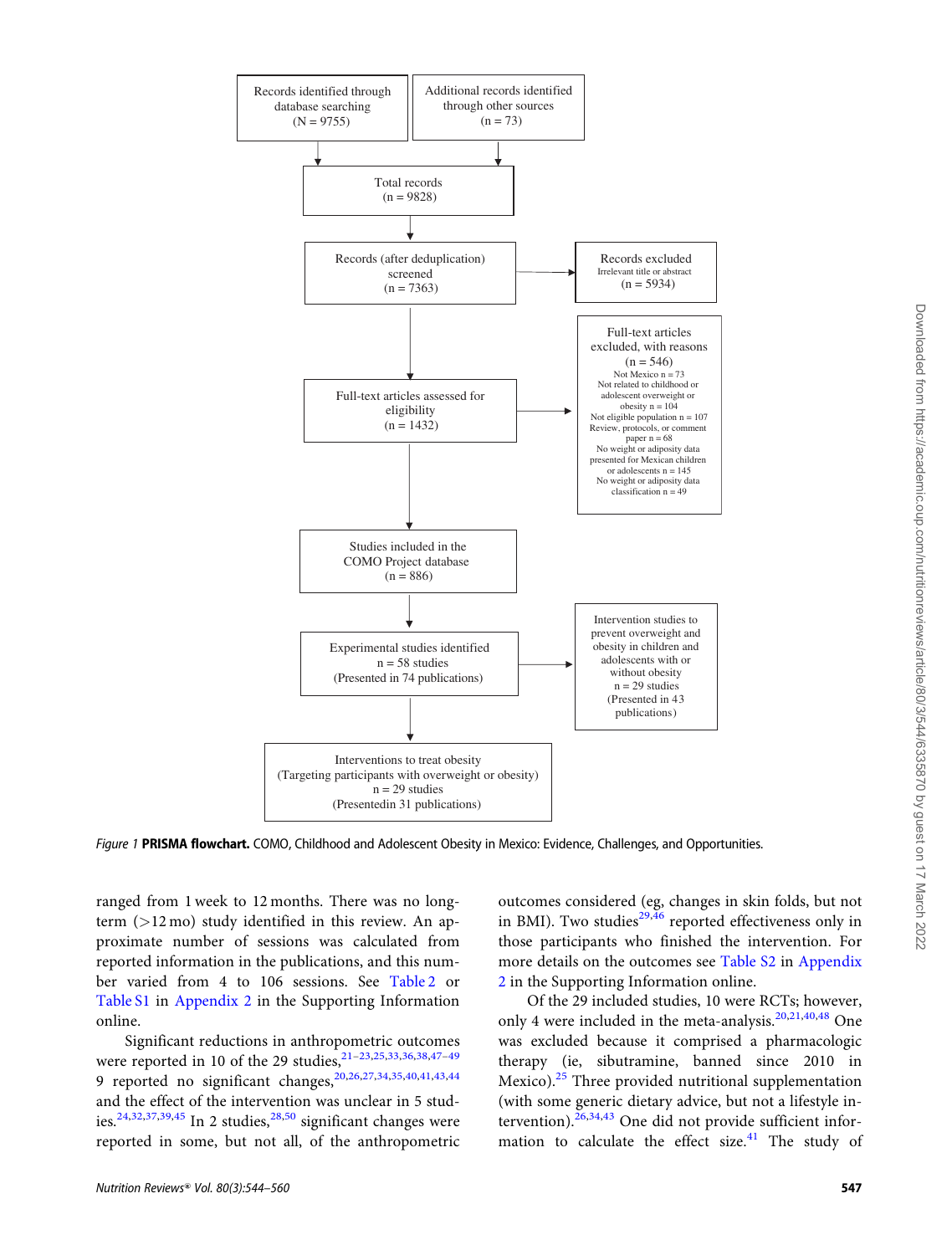<span id="page-4-0"></span>



Rosado et al $^{42}$  $^{42}$  $^{42}$  was excluded from the meta-analysis because in that study, the aim was to increase ready-to-eat cereals as a strategy to reduce excess body weight, and no individualized nutritional advice was provided to participants.

The population included in the 4 RCTs included in the meta-analysis was 237 participants (age range, 11– 13 years old). The duration of these 4 RCTs varied from 3 months to 12 months. The intensity and frequency of sessions also varied, from 5 to 100 sessions. In the Díaz et al<sup>[21](#page-15-0)</sup> study, children with obesity participated in the intervention frequently during the first 12 weeks, and then the intensity decreased to monthly visits. The Díaz et al<sup>[21](#page-15-0)</sup> study was the only 1 presenting 6 and 12 months of data. Because the remaining studies included in the meta-analysis lasted 3.5 or 4 months, 2 analyses were done: 1 including data from Díaz et al <sup>[21](#page-15-0)</sup> recorded at 6 months (Figure  $3)^{20,21,40,48}$  $3)^{20,21,40,48}$  $3)^{20,21,40,48}$  $3)^{20,21,40,48}$  $3)^{20,21,40,48}$  $3)^{20,21,40,48}$  and another with data at 12 months [\(Figure 4\)](#page-11-0).<sup>[20,21,40](#page-15-0)[,48](#page-16-0)</sup> Overall, there was a significant effect (-1.52; 95%CI, -2.15 to -0.89;  $I^2 =$ 66%) ([Figure 3](#page-11-0)) on BMI in the short term ( $\leq$ 6 mo) favoring the intervention groups. The effect was diminished but remained significant when including the 12 months of data from Díaz et al $^{21}$  $^{21}$  $^{21}$  (-1.31; 95%CI, -1.73 to  $-0.89; I^2 = 50\%)$  [\(Figure 4\)](#page-11-0).

Overall, 6 of the 29 studies were considered of strong quality,  $25,29,34,40,42,47$  $25,29,34,40,42,47$  $25,29,34,40,42,47$  $25,29,34,40,42,47$  $25,29,34,40,42,47$  $25,29,34,40,42,47$  $25,29,34,40,42,47$  $25,29,34,40,42,47$  5 of moderate qual-ity,<sup>[20,35,36,38,](#page-15-0)[44](#page-16-0)</sup> and the rest (n = 18) were considered of low quality. In 11 studies,<sup>[20,21,25,26,34,40–43](#page-15-0)[,48](#page-16-0)</sup> participants were randomly assigned into different study groups; in 7 of these, the randomization methods were reported, and in  $6, ^{21,25,34,40,42,47}$  $6, ^{21,25,34,40,42,47}$  $6, ^{21,25,34,40,42,47}$  $6, ^{21,25,34,40,42,47}$  $6, ^{21,25,34,40,42,47}$  $6, ^{21,25,34,40,42,47}$  $6, ^{21,25,34,40,42,47}$  $6, ^{21,25,34,40,42,47}$  $6, ^{21,25,34,40,42,47}$  $6, ^{21,25,34,40,42,47}$  blinding of participants and personnel was reported. In most of the included studies  $(n = 20),^{20-23,25-29,33-36,38,40-42,47,48,50}$  $(n = 20),^{20-23,25-29,33-36,38,40-42,47,48,50}$  $(n = 20),^{20-23,25-29,33-36,38,40-42,47,48,50}$  individuals were somewhat likely to represent the target population. In 12 of the 29 studies, some relevant confounders were

identified and controlled for.[21,25,26,29,34,35,40](#page-15-0),[42](#page-15-0),[44](#page-16-0),[46,49](#page-16-0) In most of the included studies, the data collection tools were valid and reliable. Data collection for anthropometric measurements did not raise any quality uncertainties, because all the studies collected data according to international protocols. However, lifestyle outcome measurements were very heterogeneous across studies, and the validity of tools was not reported in most cases. Withdrawals and drop-outs reported in 17 of the studies. When analyzing data, intention-to-treat analysis was used in only 3 studies.<sup>[21](#page-15-0),[25](#page-15-0),[49](#page-16-0)</sup> ([Table 3\)](#page-12-0).<sup>20-[50](#page-16-0)</sup>

Thirteen of the 29 studies did not report any funding source, and 3 reported not receiving funding for the intervention.<sup>22,33,41</sup> For 1 study, authors reported receiving funding from the food industry, $42$  and in another, authors reported receiving funding from a pharmaceutical company.<sup>[25](#page-15-0)</sup> National funding was reported in 2 studies,  $26,43$  and for 1 study, authors reported receiving support from international organiza-tions.<sup>[21](#page-15-0)</sup> Six of the 29 studies reported<sup>[28,29,34,35,40](#page-15-0),[48](#page-16-0)</sup> receiving funding from public institutions (eg, public hospitals, public universities), and  $1^{23}$  $1^{23}$  $1^{23}$  reported receiving funding from private institutions (eg, private universities, insurance companies). The authors' conflicts of interest were not reported in 17 studies. In those studies that reported it, no conflict of interest was declared.

#### **DISCUSSION**

In this systematic review and meta-analysis of evidence from studies of obesity in Mexican children and adolescents, we found a significant short-term  $(\leq$ 12 mo) effectiveness on BMI reduction. However, these results need to be cautiously interpreted in the light of the analysis' limitations. Only  $4 \arccos \left( \frac{20,21,40,48}{20,21,40,48} \right)$  $4 \arccos \left( \frac{20,21,40,48}{20,21,40,48} \right)$  $4 \arccos \left( \frac{20,21,40,48}{20,21,40,48} \right)$  $4 \arccos \left( \frac{20,21,40,48}{20,21,40,48} \right)$  $4 \arccos \left( \frac{20,21,40,48}{20,21,40,48} \right)$  $4 \arccos \left( \frac{20,21,40,48}{20,21,40,48} \right)$  with an overall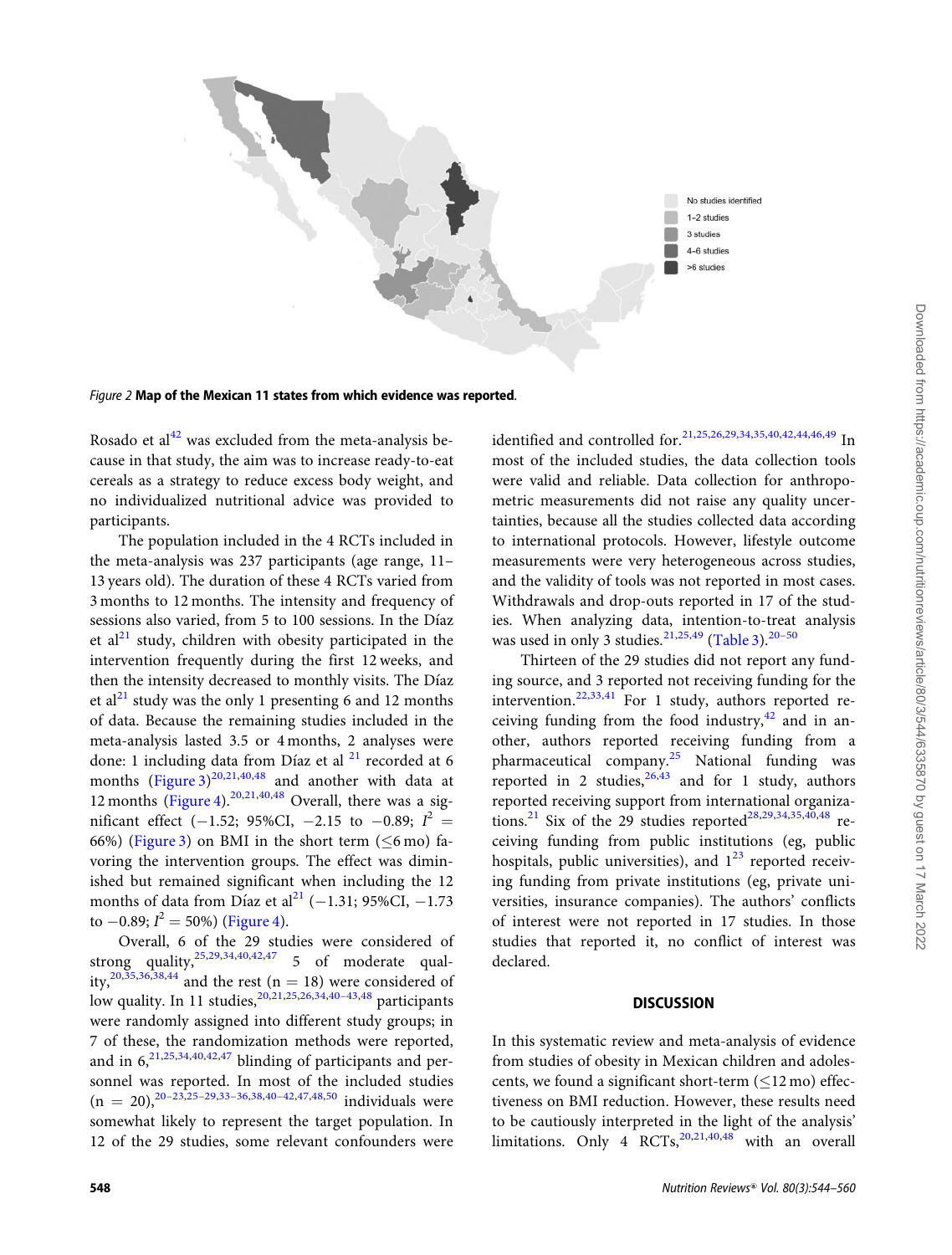<span id="page-5-0"></span>

|                                                                                          | Table 2 General characteristics of included studies                                              |                                                                                               |                                                                                                                                                                                                                                         |                                                                                                                                                                                                                                                                                                                                                        |             |                                     |                                             |                                          |                                                                                                                    |
|------------------------------------------------------------------------------------------|--------------------------------------------------------------------------------------------------|-----------------------------------------------------------------------------------------------|-----------------------------------------------------------------------------------------------------------------------------------------------------------------------------------------------------------------------------------------|--------------------------------------------------------------------------------------------------------------------------------------------------------------------------------------------------------------------------------------------------------------------------------------------------------------------------------------------------------|-------------|-------------------------------------|---------------------------------------------|------------------------------------------|--------------------------------------------------------------------------------------------------------------------|
| Reference; study<br>design                                                               | Setting characteristics: location,<br>setting, year intervention was<br>implemented              | total initial sample,<br>female sex (%),<br>mean (SD) age<br>characteristics:<br>Participants | Main intervention                                                                                                                                                                                                                       | period, intensity and frequency<br>vention: duration, follow-up<br>Main characteristics of inter-                                                                                                                                                                                                                                                      | Nutritional | component component<br>$\mathbb{A}$ | Psychological<br>or behavioral<br>component | Pharmacologic<br>component<br>or surgery | Other relevant<br>component                                                                                        |
| Randomized controlled<br>Ceballos-Gurrola<br>2020 <sup>20</sup><br>trial                 | Public secondary school in a<br>municipality in the urban<br>NR (Nuevo Leon)<br>area.<br>2014    | Mean (SD) age:<br>$13.3(1.01)$ y<br>46.7%<br>29                                               | tion) health program consid-<br>nutritional orientation, PA<br>practice, and phototherapy<br>(ie, light therapy or helio-<br>CENLO (not an abbrevia-<br>ered 3 simultaneously:<br>therapy post-PA)<br>The                               | $wk$ ) $+$ 56 PA sessions (60 min<br>therapy sessions (40 min $\times$ 2<br>14 nutritional sessions (60 min/<br>$\times$ 4 times/wk) + 28 photo-<br>times/wk) Delivered by: NR<br>3.5 mo<br>$\widetilde{\Xi}$                                                                                                                                          | ↘           | ↘                                   | $\widetilde{\Xi}$                           | $\widetilde{\Xi}$                        | implemented in 1<br>Phototherapy was<br>of the interven-<br>tions groups.                                          |
| Randomized controlled<br>Diáz 2010 <sup>21</sup><br>trial                                | Public primary care unit within<br>a secondary care hospital<br>Hermosillo (Sonora)<br>2006-2007 | 11.6 $(2.1)$ y<br>51.1%<br>43                                                                 | gram, culturally appropriate<br>topics focused mainly on<br>the health belief model and<br>Behavioral modification inter-<br>vention based on a pro-<br>simple food guide<br>ā                                                          | that) + 12 sessions with phy-<br>trained general practitioners,<br>consultations) Delivered by:<br>during the first 12 consecu-<br>sician (10-15 min monthly<br>$sions/12$ wk) $+21$ sessions<br>with a nutritionist (weekly<br>tive weeks, months after<br>12 sessions (2h group ses-<br>a pediatrician, and a<br>nutritionist<br>$12 \text{mo}$<br>¥ | ↘           |                                     |                                             | $\widetilde{\Xi}$                        | education sessions<br>and were encour-<br>were overweight.<br>Parents received 6<br>weight if they<br>aged to lose |
| Cohort (1 group before<br>Montemayor <sup>22a</sup><br>and after)<br>Elizondo-           | 8 Public schools of low SES<br>Monterrey (Nuevo Leon)<br>2010-2011                               | 9.1 $(1.4)$<br>45.8%<br>96                                                                    | Dietetic and lifestyle interven-<br>parents about healthy food<br>and eating.<br>tion, including individual-<br>Information was given to<br>ized diets and PA, advice                                                                   | Delivered by: nutritionist<br>13 session (30 min each)<br>1 school year<br>€                                                                                                                                                                                                                                                                           | ↘           |                                     | $\widetilde{\Xi}$                           | ⋚                                        | Parents were in-<br>volved in the<br>intervention.                                                                 |
| Elizondo-Montemayor<br>Cohort (one group<br>before and after)<br>$2014 b^{23a}$          | 8 Public schools of low SES<br>Monterrey (Nuevo Leon)<br>$\widetilde{\Xi}$                       | 45.5%<br>125<br>$\widetilde{\Xi}$                                                             | tion, including individualized<br>Dietetic and lifestyle interven-<br>Information given to parents<br>about healthy food and<br>eating<br>diets                                                                                         | 13 sessions (45 min each)<br>Delivered by: nutritionist<br>1 school year<br>$\widetilde{\Xi}$                                                                                                                                                                                                                                                          | ↘           | E                                   | $\widetilde{\Xi}$                           | $\widetilde{\Xi}$                        | Parents were in-<br>volved in the<br>intervention.                                                                 |
| Cohort (1 group before<br>Escalante-Izeta 2013<br>(abstract) <sup>24</sup><br>and after) | Mexico City (Mexico City)<br>No data on setting<br>$\widetilde{\Xi}$                             | $E \n\t\cong$<br>$\approx$                                                                    | Lifestyle intervention based on<br>emotional factors contribut-<br>ing to weight gain<br>the Spanish program "Kids<br>child and their family, life-<br>in Motion," which aims to<br>produce changes in the<br>style, eating habits, and | 11 sessions (no additional de-<br>tail provided) Delivered by:<br>3 <sub>mo</sub><br>$\widetilde{\Xi}$<br>€                                                                                                                                                                                                                                            | ↘           |                                     | ↘                                           | $\widetilde{\Xi}$                        | $\widetilde{\Xi}$                                                                                                  |
|                                                                                          |                                                                                                  |                                                                                               |                                                                                                                                                                                                                                         |                                                                                                                                                                                                                                                                                                                                                        |             |                                     |                                             |                                          | (continued)                                                                                                        |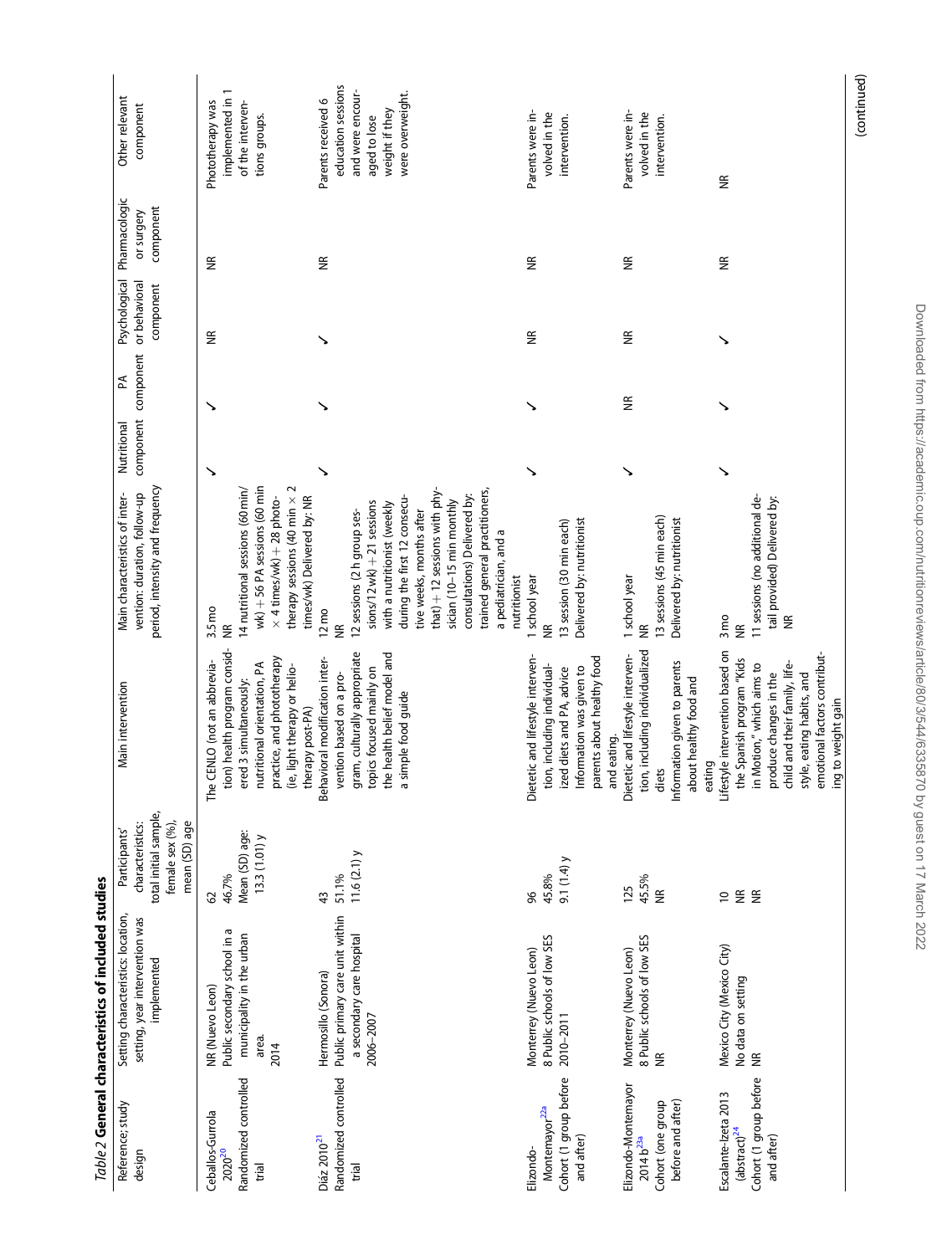| Table 2 Continued                                                     |                                                                                                                                    |                                                                                                |                                                                                                                                                                                                                                                                                                                                                                                                                                                                            |                                                                                                                                                                                                                                                                          |             |                                    |                                             |                                          |                                                                                                                                                                    |
|-----------------------------------------------------------------------|------------------------------------------------------------------------------------------------------------------------------------|------------------------------------------------------------------------------------------------|----------------------------------------------------------------------------------------------------------------------------------------------------------------------------------------------------------------------------------------------------------------------------------------------------------------------------------------------------------------------------------------------------------------------------------------------------------------------------|--------------------------------------------------------------------------------------------------------------------------------------------------------------------------------------------------------------------------------------------------------------------------|-------------|------------------------------------|---------------------------------------------|------------------------------------------|--------------------------------------------------------------------------------------------------------------------------------------------------------------------|
| Reference; study<br>design                                            | Setting characteristics: location,<br>setting, year intervention was<br>implemented                                                | total initial sample,<br>female sex (%),<br>mean (SD) age<br>characteristics:<br>Participants' | Main intervention                                                                                                                                                                                                                                                                                                                                                                                                                                                          | period, intensity and frequency<br>vention: duration, follow-up<br>Main characteristics of inter-                                                                                                                                                                        | Nutritional | component component<br>$\mathbb A$ | Psychological<br>or behavioral<br>component | Pharmacologic<br>component<br>or surgery | Other relevant<br>component                                                                                                                                        |
| Randomized controlled<br>Garcia-Morales 2006 <sup>25</sup><br>trial   | of a public children's hospital<br>Endocrinology Department<br>Outpatients attending the<br>Mexico City (Mexico City)<br>2001-2003 | 14.9 $(1.2)$ y<br>56.5%<br>51                                                                  | vidually tailored diet and ex-<br>Pharmacologic intervention (ie,<br>sibutramine) plus lifestyle<br>changes intervention<br>Participants received indi-<br>ercise advice.                                                                                                                                                                                                                                                                                                  | diatric nutritionist, and regis-<br>Delivered by: practitioners, pe-<br>18 sessions (no additional de-<br>tered nutritionist (for<br>anthropometry)<br>tail provided)<br>6 <sub>mo</sub><br>$\frac{1}{2}$                                                                | ↘           | ↘                                  | JK                                          | ↘                                        | £                                                                                                                                                                  |
| Randomized controlled<br>Garibay-Nieto 2017 <sup>26</sup><br>trial    | Pediatric obesity clinic at a<br>Mexico City (Mexico City)<br>public hospital<br>2012-2014                                         | 12.6 $(2.7)$ y<br>$\widetilde{\Xi}$<br>83                                                      | g/d). Lifestyle intervention<br>ic acid (3 g/d) or a placebo<br>g/d) and conjugated lino-<br>Patients received a lifestyle in-<br>were randomly assigned to<br>session, followed by a psy-<br>choeducational group ses-<br>receive either metformin<br>(1 g/d) and conjugated lino<br>leic acid (3 g/d) or a placeb<br>(1 g/d). Lifestyle intervent<br>included a structured PA<br>tervention program and<br>material about healthy<br>sion and educational<br>lifestyles. | Delivered by: nutritionists, psy-<br>diatric endocrinologists, and<br>chologists, pediatricians, pe-<br>4 sessions (each included 1h<br>group session + medical<br>PA + psychoeducational<br>a physical trainer<br>consultation)<br>4 <sub>mo</sub><br>$\widetilde{\Xi}$ | ↘           |                                    |                                             |                                          | Parents were in-<br>volved in the<br>intervention.                                                                                                                 |
| González-Heredia<br>Controlled trial<br>$2014^{27}$                   | Family medicine unit of a pub-<br>Ciudad Obregon (Sonora)<br>lic hospital<br>$\frac{\alpha}{\beta}$                                | 51.6% 9.2 (2) y<br>8                                                                           | tion through individualized<br>Lifestyle intervention focused<br>on eating habits modifica-<br>diets.                                                                                                                                                                                                                                                                                                                                                                      | Delivered by: unclear<br>6 <sub>mo</sub><br>$\widetilde{\Xi}$                                                                                                                                                                                                            | ↘           | E                                  | J                                           | ⋚                                        | The intervention in-<br>cluded personal-<br>ized diet for the<br>parents and<br>children.                                                                          |
| Cohort (1 group before<br>Hall-López 2017 <sup>28</sup><br>and after) | Public elementary school<br>Mexicali (Baja California)<br>$\frac{\alpha}{\beta}$                                                   | 9.4 $(0.3)$ y<br>42.3%<br>26                                                                   | PA practice intervention based<br>program), including moder-<br>ate to vigorous exercise<br>on the CATCH model (US                                                                                                                                                                                                                                                                                                                                                         | NR; 80 sessions (50 min x<br>Delivered by: unclear<br>2 times/wk)<br>$10 \, \text{mo}$                                                                                                                                                                                   | £           | ↘                                  | $\frac{\alpha}{\beta}$                      | $\widetilde{\Xi}$                        | teacher to instruct<br>ments of teaching<br>PA with moderate<br>to vigorous inten-<br>sity for $\geq$ 50% of<br>support for the<br>Pedagogical ele-<br>class time. |
| Huang 2010 <sup>29-31</sup><br>Controlled trial                       | Mexico City (Mexico City)<br>Public children's hospital<br>$\widetilde{\Xi}$                                                       | 11.9(1.4)<br>41.2%<br>97                                                                       | Lifestyle intervention included<br>dietary advice, PA practices,<br>behavioral counselling, and<br>active involvement of the<br>family.                                                                                                                                                                                                                                                                                                                                    | Delivered by: nutritionist, phy-<br>24 sessions + 4 parents inten-<br>sessions + 6 telephone ses-<br>sician, clinical psychologist<br>sions (15 min monthly)<br>sive lifestyle support<br>6 <sub>mo</sub><br>$\widetilde{\Xi}$                                           | ↘           |                                    | ↘                                           | $\widetilde{\Xi}$                        | Family (parents and<br>siblings) was in-<br>volved in the<br>intervention.                                                                                         |
|                                                                       |                                                                                                                                    |                                                                                                |                                                                                                                                                                                                                                                                                                                                                                                                                                                                            |                                                                                                                                                                                                                                                                          |             |                                    |                                             |                                          | (continued)                                                                                                                                                        |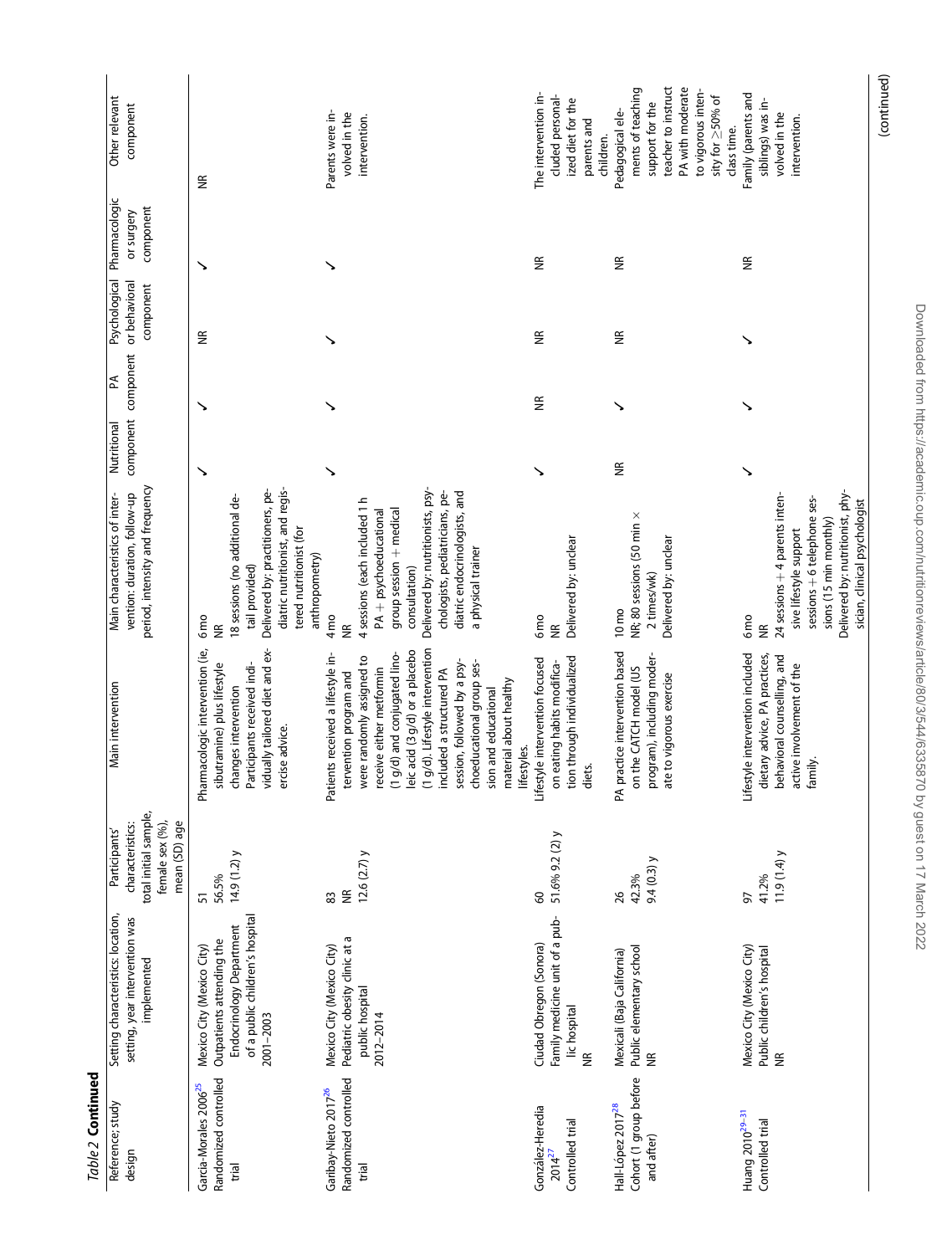| Table 2 Continued                                                                             |                                                                                                    |                                                                                                |                                                                                                                                                                                                                                           |                                                                                                                                                                                                                                                                 |                          |                         |                                             |                                          |                                                                                                           |
|-----------------------------------------------------------------------------------------------|----------------------------------------------------------------------------------------------------|------------------------------------------------------------------------------------------------|-------------------------------------------------------------------------------------------------------------------------------------------------------------------------------------------------------------------------------------------|-----------------------------------------------------------------------------------------------------------------------------------------------------------------------------------------------------------------------------------------------------------------|--------------------------|-------------------------|---------------------------------------------|------------------------------------------|-----------------------------------------------------------------------------------------------------------|
| Reference; study<br>design                                                                    | Setting characteristics: location,<br>setting, year intervention was<br>implemented                | total initial sample,<br>female sex (%),<br>characteristics:<br>mean (SD) age<br>Participants' | Main intervention                                                                                                                                                                                                                         | period, intensity and frequency<br>vention: duration, follow-up<br>Main characteristics of inter-                                                                                                                                                               | component<br>Nutritional | component<br>Ã          | Psychological<br>or behavioral<br>component | Pharmacologic<br>component<br>or surgery | Other relevant<br>component                                                                               |
| groups before and<br>Cohort analytic (2<br>Jimenez 2017<br>(abstract) <sup>32</sup><br>after) | No details on setting<br>Guadalajara (Jalisco)<br>$\widetilde{\Xi}$                                | 15.7 (NR) y<br>63%<br>27                                                                       | ferent bariatric surgeries: in<br>Surgery intervention. Two dif-<br>1 cohort, the gastric sleeve<br>was performed, and in the<br>other, gastric bypass.                                                                                   | Delivered by: unclear<br>24 mo<br>g<br>E                                                                                                                                                                                                                        | $\widetilde{\Xi}$        | $\frac{\alpha}{\alpha}$ | $\widetilde{\Xi}$                           |                                          | $\widetilde{\Xi}$                                                                                         |
| Cohort (1 group before<br>Laguna-Alcaraz 2017 <sup>33</sup><br>and after)                     | Morelia (Michoacan)<br>Public clinic<br>2013-2014                                                  | 11.5(1.6)<br>46.1%<br>$\frac{1}{2}$                                                            | Lifestyle intervention included<br>the "PREVENIMSS program"<br>nutritional support, and PA<br>he public health system),<br>lifestyle change compre-<br>ensive program used in<br>performance.                                             | nutritionist) + 24 educational<br>Delivered by: nutritionist, un-<br>sessions (1 h each) + 72 PA<br>dergraduate physician<br>NR; 10 sessions (with<br>sessions (1 h each)<br>6 <sub>mo</sub>                                                                    |                          |                         | $\widetilde{\Xi}$                           | $\widetilde{\Xi}$                        | E                                                                                                         |
| Randomized controlled<br>López-Alarcon 2019 <sup>34</sup><br>trial                            | Clinical nutrition research unit<br>Mexico City (Mexico City)<br>of a public hospital<br>2012-2015 | $13.6(1.8)$ y<br>52.6%<br>245                                                                  | Supplementation intervention.<br>assigned to receive 800 mg<br>Participants were randomly<br>EPA + 400 mg DHA or a<br>placebo.                                                                                                            | anthropometry; however, the<br>Delivered by: nutritionist did<br>role was unclear<br>$1-m$ o<br>¥                                                                                                                                                               |                          | $\frac{\alpha}{2}$      | $\frac{\alpha}{\beta}$                      | €                                        | $\widetilde{\Xi}$                                                                                         |
| López-Alarcon 2020 <sup>35</sup><br>Controlled trial                                          | Clinical nutrition research unit<br>Mexico City (Mexico City)<br>of a public hospital<br>2018      | $11.4(0.3)$ y<br>35.5%<br>63                                                                   | dren apply mindfulness skills<br>Mindfulness intervention with<br>guided sessions, with inter-<br>standard mindfulness skills.<br>A short homework exercise<br>was assigned to help chil-<br>active activities to teach<br>to daily life. | Delivered by: 2 certified mind-<br>fulness consultants<br>8 sessions (2 h each)<br>$2 \text{mo}$<br>2 <sub>mo</sub>                                                                                                                                             |                          | $\frac{\alpha}{\beta}$  |                                             | $\widetilde{\Xi}$                        | ered for parents in<br>Sessions were deliv-<br>sessions provided<br>parallel with the<br>to the children. |
| Cohort (1 group before<br>Luna-Ruiz 2007 <sup>36</sup><br>and after)                          | Public family medicine unit<br>Leon (Guanajuato)<br>2003-2004                                      | 9.8(1.6)<br>46%<br>28                                                                          | included children's' mothers.<br>It used a participatory tech-<br>Educational intervention that<br>ique following a diabetes<br>gram. Also, outdoor PA for<br>nellitus educational pro-<br>mothers and children                           | children (2h each). Delivered<br>children (monthly, NR) + 24<br>$(1.5 h$ each) $+ 6$ sessions for<br>PA session for mothers and<br>by: nutritionist, physical ac-<br>tivity monitor, and "obesity<br>NR; 2 sessions for parents<br>educator"<br>6 <sub>mo</sub> | ↘                        |                         | €                                           | €                                        | Parents were in-<br>volved in the<br>intervention.                                                        |
|                                                                                               |                                                                                                    |                                                                                                |                                                                                                                                                                                                                                           |                                                                                                                                                                                                                                                                 |                          |                         |                                             |                                          | (continued)                                                                                               |

Downloaded from https://academic.oup.com/nutritionreviews/article/80/3/544/6335870 by guest on 17 March 2022 Downloaded from https://academic.oup.com/nutritionreviews/article/80/3/544/6335870 by guest on 17 March 2022

(continued)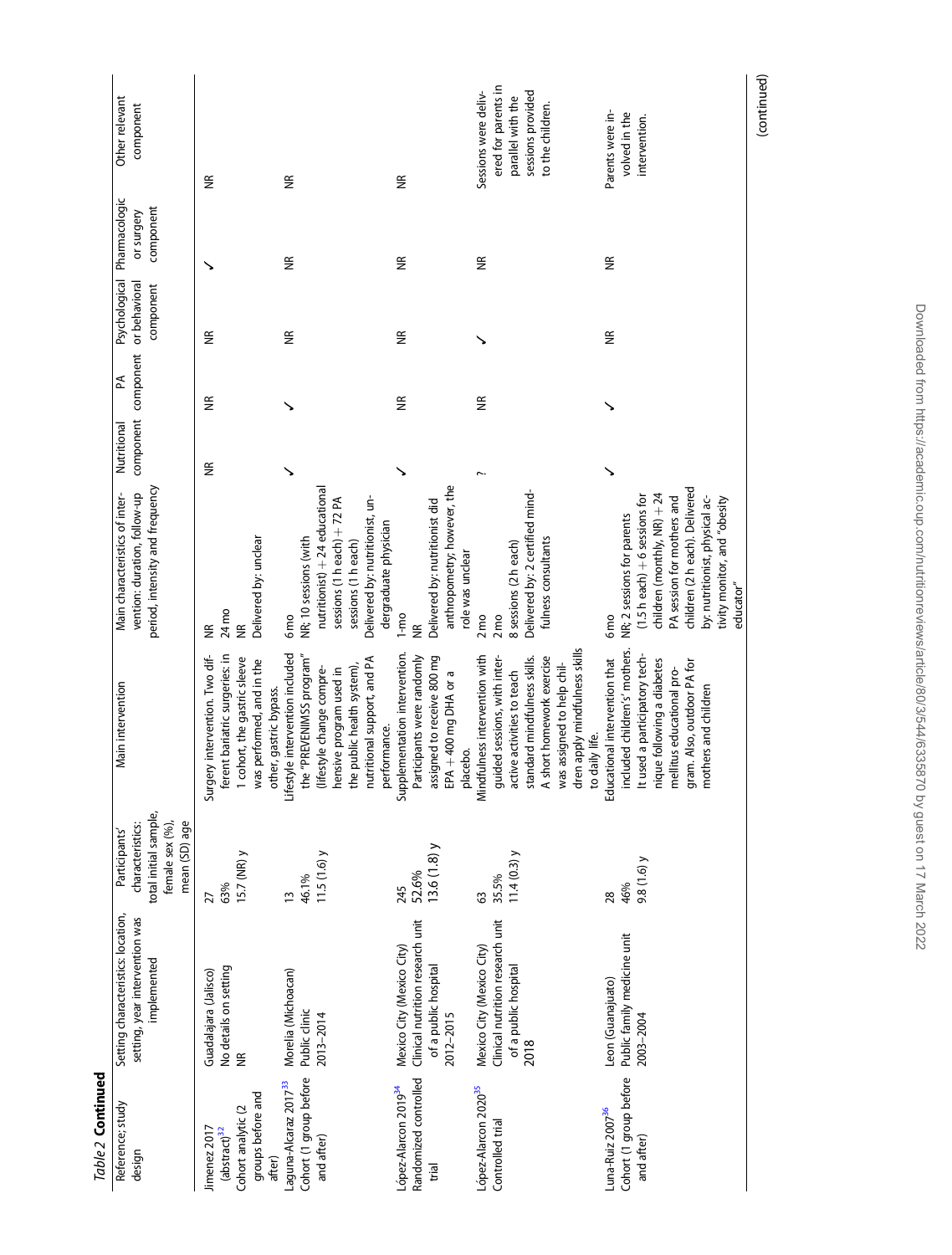| Table 2 Continued                                                                         |                                                                                                           |                                                                                                |                                                                                                                                                                                                                                                                                                                                                                                             |                                                                                                                                                                                                                                                                                                                                              |             |                          |                                             |                                          |                                                              |
|-------------------------------------------------------------------------------------------|-----------------------------------------------------------------------------------------------------------|------------------------------------------------------------------------------------------------|---------------------------------------------------------------------------------------------------------------------------------------------------------------------------------------------------------------------------------------------------------------------------------------------------------------------------------------------------------------------------------------------|----------------------------------------------------------------------------------------------------------------------------------------------------------------------------------------------------------------------------------------------------------------------------------------------------------------------------------------------|-------------|--------------------------|---------------------------------------------|------------------------------------------|--------------------------------------------------------------|
| Reference; study<br>design                                                                | Setting characteristics: location,<br>setting, year intervention was<br>mplemented                        | total initial sample,<br>female sex (%),<br>mean (SD) age<br>characteristics:<br>Participants' | Main intervention                                                                                                                                                                                                                                                                                                                                                                           | period, intensity and frequency<br>vention: duration, follow-up<br>Main characteristics of inter-                                                                                                                                                                                                                                            | Nutritional | component component<br>Ã | Psychological<br>or behavioral<br>component | Pharmacologic<br>component<br>or surgery | Other relevant<br>component                                  |
| Cohort (1 group before<br>Martin-Mosqueda<br>and after)<br>$2012^{37}$                    | Outpatient nutrition consulta-<br>tion at a medical center<br>Guadalajara (Jalisco)<br>$\frac{\alpha}{2}$ | $11.5(0.9)$ y<br>42.9%                                                                         | balance. PA practice sessions<br>lifestyle intervention for chil-<br>"Light mind and weight" was a<br>behavioral therapy was con-<br>ducted in group sessions for<br>achieve the right nutritional<br>menus with no restrictions.<br>were delivered. Cognitive<br>how to put together their<br>Participants were taught<br>They were thought to<br>children's parents.<br>dren and parents. | 1 nutritional session, 48 PA ses-<br>sions $(30-45$ min each) $+12$<br>psychological sessions (90<br>Delivered by: NR<br>min each)<br>3 <sub>mo</sub><br>旨                                                                                                                                                                                   |             |                          |                                             | E                                        | Parents were in-<br>volved in the<br>intervention.           |
| Cohort (1 group before<br>Moran 2017 <sup>38</sup><br>and after)                          | Mexico City (Mexico City)<br>Pediatric public hospital<br>$\widetilde{\Xi}$                               | $11.8(2.6)$ y<br>65.2%<br>46                                                                   | terial about the importance<br>or guardians) provided ma-<br>children with their parents<br>parents in small groups (5<br>cluding both children and<br>Educational intervention in-<br>of adequate nutrition.                                                                                                                                                                               | 8 group sessions (1 h each)<br>Delivered by: dietitian and<br>medical doctor<br>4 <sub>mo</sub><br>¥                                                                                                                                                                                                                                         |             |                          | €                                           | ⋚                                        | Parents were in-<br>volved in the<br>intervention.           |
| groups before and<br>Cohort analytic (3<br>Pompa-Guajardo<br>2018 <sup>39</sup><br>after) | Summer camp. No additional<br>Unclear (Nuevo Leon)<br>details provided<br>$\widetilde{\Xi}$               | $10.2(1.5)$<br>NR<br>102 38%                                                                   | Lifestyle intervention delivered<br>were encouraged to express<br>sessions where participants<br>their feelings about eating<br>behavior and express their<br>at a 5-day summer camp.<br>Activities included group<br>thoughts and emotions.                                                                                                                                                | 6 mo or 1 y (depending on the<br>allocated intervention group)<br>ing summer camp $+$ 6 group<br>Group 1:5 daily sessions dur-<br>Group 2: 5 daily sessions dur-<br>group sessions (90 min ses-<br>sion, 1 every 15 d after the<br>Group 2 included 12 mo fol-<br>sessions (1/mo after the<br>ing summer camp + 12<br>summer camp)<br>low-up |             |                          |                                             | €                                        | In group 2, parents<br>were involved in<br>the intervention. |

# (continued) (continued) Parents were invited<br>to participate in

to participate in

✓✓✓ NR Parents were invited

 $\overline{\phantom{0}}$ 

 $\ddot{\phantom{1}}$ 

 $\ddot{\phantom{1}}$ 

 $\widetilde{\Xi}$ 

summer camp)  $+12$  monthly meetings with parents Delivered by: nutritionists, psychologists, pediatricians, and

summer  $camp + 12$  monthly<br>meetings with parents<br>Delivered by: nutritionists, psy-<br>chologists, pediatricians, and

sports doctors

sports doctors

4 mo NR

Rodrí

íguez-Morán 2014<sup>40</sup>

Durango City (Durango) 115 47.8%

Durango City (Durango)

115 47.8%<br>13.2 (0.9) y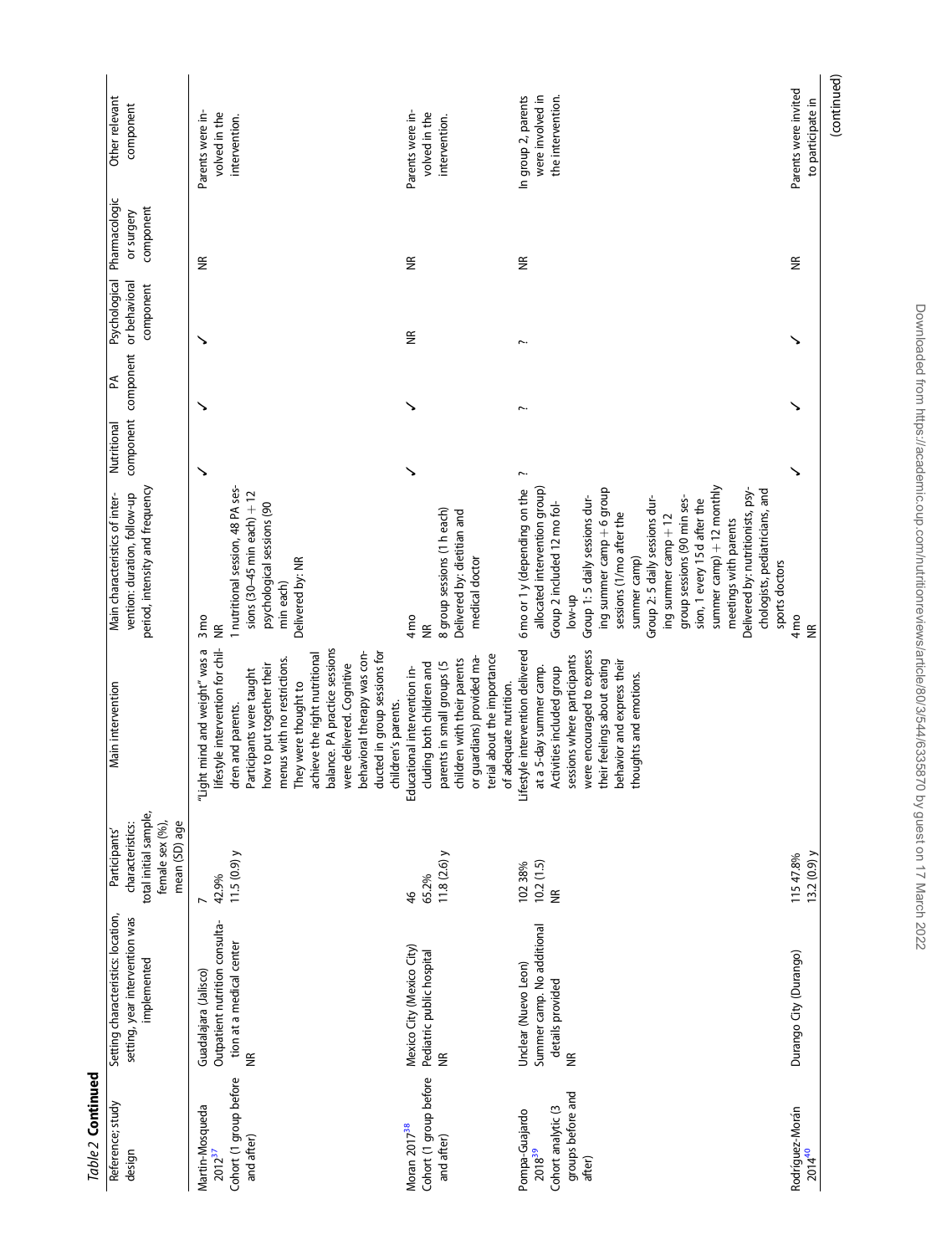| Table 2 Continued                                                                      |                                                                                                   |                                                                                                |                                                                                                                                                                                                                                          |                                                                                                                                                                                                              |             |                          |                                             |                                          |                                                    |
|----------------------------------------------------------------------------------------|---------------------------------------------------------------------------------------------------|------------------------------------------------------------------------------------------------|------------------------------------------------------------------------------------------------------------------------------------------------------------------------------------------------------------------------------------------|--------------------------------------------------------------------------------------------------------------------------------------------------------------------------------------------------------------|-------------|--------------------------|---------------------------------------------|------------------------------------------|----------------------------------------------------|
| Reference; study<br>design                                                             | Setting characteristics: location,<br>setting, year intervention was<br>implemented               | total initial sample,<br>female sex (%),<br>characteristics:<br>mean (SD) age<br>Participants' | Main intervention                                                                                                                                                                                                                        | period, intensity and frequency<br>vention: duration, follow-up<br>Main characteristics of inter-                                                                                                            | Nutritional | component component<br>Ã | Psychological<br>or behavioral<br>component | Pharmacologic<br>component<br>or surgery | Other relevant<br>component                        |
| Randomized controlled<br>trial                                                         | Low SES secondary schools, lo-<br>where the study took place<br>cated near a public clinic<br>€   |                                                                                                | calorie diet and PA practice<br>Cognitive behavioral therapy<br>plus indications for a low-                                                                                                                                              | 20 nutrition sessions (1 h week-<br>Delivered by: medical doctors,<br>and physical education and<br>psychologists, nutritionists,<br>ly) + 80 PA sessions (from<br>Monday to Friday)<br>sport graduates<br>¥ |             |                          |                                             |                                          | the exercise group<br>sessions.                    |
| Randomized controlled<br>Romero-Pérez 2020 <sup>41</sup><br>trial                      | Primary schools (unclear if<br>public or private)<br>NR (Sonora)<br>$\widetilde{\Xi}$             | 105 57.1%<br>10 $(0.8)$ y                                                                      | PA practice group sessions<br>intervention                                                                                                                                                                                               | 40 sessions (50 min each x<br>2 times a week)<br>Delivered by: NR<br>5 <sub>mo</sub><br>$\widetilde{\Xi}$                                                                                                    | E           |                          | $\frac{\alpha}{\beta}$                      | $\widetilde{\Xi}$                        | $\widetilde{\Xi}$                                  |
| Randomized controlled<br>Rosado 2008 <sup>42</sup><br>trial                            | 6 Elementary schools (unclear<br>Queretaro City (Queretaro)<br>if public or private)<br>2002-2003 | 262 51.1%<br>9.1 $(1.5)$ y                                                                     | crease in ready-to-eat cereal<br>Intervention looking at the in-<br>(from Kellogg's) intake                                                                                                                                              | Delivered by: nutritionist.<br>12 sessions (1 weekly)<br>3 <sub>mo</sub><br>$\widetilde{\Xi}$<br>$\widetilde{\Xi}$                                                                                           |             | $\frac{\alpha}{\beta}$   | $\widetilde{\Xi}$                           | $\widetilde{\Xi}$                        | Mothers were in-<br>volved in the<br>intervention. |
| Rosas-Nexticapa 2017 <sup>43</sup> Xalapa (Veracruz)<br>Randomized controlled<br>trial | 5 Public elementary schools                                                                       | 53.7%<br>121<br>$\widetilde{\Xi}$                                                              | assigned to (1) 2 gummies<br>60 mg of DHA and EPA; (2) 3<br>(211 mg DHA); or (4) 15 g of<br>Supplementation intervention.<br>Participants were randomly<br>ummies (90 mg DHA and<br>PA); (3) 10 g of salmon<br>salmon (316 mg DHA)<br>ōΠ | 60 doses (Monday to Friday x<br>3 mo) Delivered by: NR<br>$3 \text{mo}$<br>¥                                                                                                                                 | $\times$    | $\frac{\alpha}{\beta}$   | $\widetilde{\Xi}$                           | $\widetilde{\Xi}$                        | Supplements of DHA                                 |
| Cohort (1 group before<br>Sáenz-Soto 200444<br>and after)                              | Pediatric clinic of a third-level<br>Monterrey (Nuevo Leon)<br>hospital<br>$\widetilde{\Xi}$      | $12(1)$ y<br>52%<br>25                                                                         | geting adolescents and<br>mothers to modify the level<br>tice sessions were delivered<br>foods rich in fat. PA prac-<br>of PA and the consumption<br>Educational intervention tar-<br>for both mothers and<br>adolescents.<br>৳          | 4 educational sessions (45-60<br>min each) + 8 PA sessions<br>Delivered by: pediatrician<br>checked, but unclear if<br>$(45-60$ min each)<br>delivered<br>4wk<br>9wk                                         |             |                          | $\frac{\alpha}{\beta}$                      | $\widetilde{\Xi}$                        | Mothers were in-<br>volved in the<br>intervention. |
|                                                                                        |                                                                                                   |                                                                                                |                                                                                                                                                                                                                                          |                                                                                                                                                                                                              |             |                          |                                             |                                          | (continued)                                        |

Downloaded from https://academic.oup.com/nutritionreviews/article/80/3/544/6335870 by guest on 17 March 2022 Downloaded from https://academic.oup.com/nutritionreviews/article/80/3/544/6335870 by guest on 17 March 2022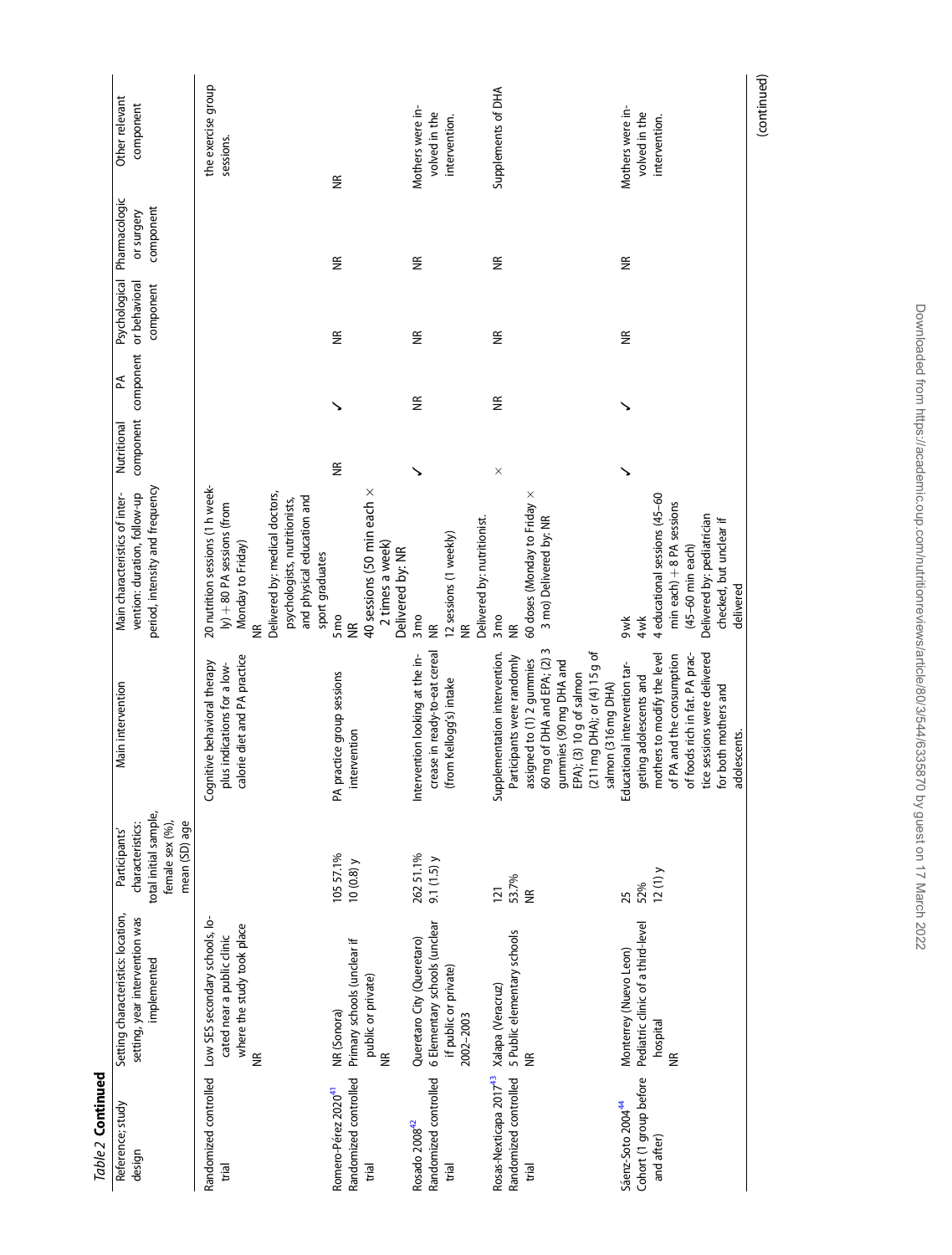| Table 2 Continued                                                                                   |                                                                                                                                                                                                                       |                                                                                                |                                                                                                                                                                                                                                          |                                                                                                                                                                                                                                                                                                                    |             |                          |                                             |                                          |                                                                            |
|-----------------------------------------------------------------------------------------------------|-----------------------------------------------------------------------------------------------------------------------------------------------------------------------------------------------------------------------|------------------------------------------------------------------------------------------------|------------------------------------------------------------------------------------------------------------------------------------------------------------------------------------------------------------------------------------------|--------------------------------------------------------------------------------------------------------------------------------------------------------------------------------------------------------------------------------------------------------------------------------------------------------------------|-------------|--------------------------|---------------------------------------------|------------------------------------------|----------------------------------------------------------------------------|
| Reference; study<br>design                                                                          | Setting characteristics: location,<br>setting, year intervention was<br>implemented                                                                                                                                   | total initial sample,<br>female sex (%),<br>mean (SD) age<br>characteristics:<br>Participants' | Main intervention                                                                                                                                                                                                                        | period, intensity and frequency<br>vention: duration, follow-up<br>Main characteristics of inter-                                                                                                                                                                                                                  | Nutritional | component component<br>₹ | Psychological<br>or behavioral<br>component | Pharmacologic<br>component<br>or surgery | Other relevant<br>component                                                |
| Santiago-Lagunes 2018<br>Cohort (1 group before<br>(abstract) <sup>45</sup><br>and after)           | Obesity and Adolescents Clinic<br>of the National Institute of<br>Pediatrics (public service)<br>Mexico City (Mexico City)<br>$\widetilde{\Xi}$                                                                       | ΨŘ<br>$\widetilde{\Xi}$<br>27                                                                  | Individualized lifestyle<br>intervention                                                                                                                                                                                                 | Delivered by: multidisciplinary<br>I consultation (basal consulta-<br>(monthly consultation up to<br>tion, NR) + 8 consultations<br>health team (no additional<br>6 times to complete 8 mo)<br>(weekly up to 8, duration<br>$NR$ ) $+$ 6 consultations<br>detail provided)<br>Duration: NR<br>8 <sub>mo</sub><br>⋚ | $\sim$      | $\sim$                   | JK                                          | $\widetilde{\Xi}$                        | $\widetilde{\Xi}$                                                          |
| groups before and<br>de Sanchez 2004 <sup>46</sup><br>Cohort analytic (3<br>after)                  | in a public hospital, but chil-<br>dren recruited from schools<br>Department of Endocrinology<br>Monterrey (Nuevo Leon)<br>2002-2005                                                                                  | 8.8 (1.8) y<br>56%<br>$\overline{0}$                                                           | monthly follow-up for6 mo<br>which consisted of a week-<br>Multidisciplinary intervention<br>(no additional information<br>long summer camp and a<br>for weight loss treatment,<br>provided)                                             | pediatrician, dietitian, nurse,<br>Delivered by: endocrinologist,<br>sports physician, and<br>$2$ sessions $+$ 6 sessions<br>(monthly follow-up)<br>psychologist<br>6 <sub>mo</sub><br>1 wk                                                                                                                        | Į.          | $\sim$                   | E                                           | £                                        | ⋚                                                                          |
| Cohort (1 group before<br>Velázquez-López<br>and after)<br>$2009^{47}$                              | Public family medicine unit<br>Mexico City (Mexico City)<br>$\frac{\alpha}{\beta}$                                                                                                                                    | $10.3(3)$ y<br>40 45%                                                                          | received personalized nutri-<br>tional advice once a month.<br>All patients and their families                                                                                                                                           | 4 sessions (1 monthly, dura-<br>Delivered by: nutrition<br>graduates<br>tion: NR)<br>4 <sub>mo</sub><br>$\widetilde{\Xi}$                                                                                                                                                                                          |             |                          | E                                           | ⋚                                        | Family (parents and<br>siblings) was in-<br>volved in the<br>intervention. |
| Randomized controlled<br>Velázquez-López<br>$2014^{48}$<br>trial                                    | Public family medicine unit<br>Mexico City (Mexico City)<br>$\widetilde{\Xi}$                                                                                                                                         | $11.3(2.8)$ y<br>53%<br>49                                                                     | paring Mediterranean-style<br>Nutritional intervention com-<br>vs a standard diet style.                                                                                                                                                 | 5 sessions (consultation every<br>Delivered by: nutritionists<br>3 wk) Duration: NR<br>$4 \text{mo}$<br>€                                                                                                                                                                                                          | ↘           |                          | ⋚                                           | €                                        | Family (parents and<br>siblings) was in-<br>volved in the<br>intervention. |
| Cohort (1 group before<br>Violante-Ortíz 2005 <sup>49</sup><br>and after)                           | Obesity clinic (unclear if private<br>NR, but authors affiliations are<br>within the Mexican context<br>or public)<br>$\widetilde{\Xi}$                                                                               | $15.8(1.5)$ y<br>105 67.1%                                                                     | Pharmacologic intervention (ie,<br>tervention, and PA and die-<br>behavioral modification in-<br>sibutramine 10 mg/d) with<br>tetic advice.                                                                                              | Delivered by: nutritionist. No<br>additional health profes-<br>sional reported<br>Doses daily<br>6 <sub>mo</sub><br>$\widetilde{\Xi}$                                                                                                                                                                              |             |                          |                                             | ↘                                        | E                                                                          |
| Cohort (1 group before<br>Virgen-Ortiz 2007 (let-<br>ter to the editor) <sup>50</sup><br>and after) | Colima City (Colima)<br>Private school<br>$\frac{\alpha}{\beta}$                                                                                                                                                      | 169 NR<br>$\widetilde{\Xi}$                                                                    | PA practice and a diet modifi-<br>cation intervention                                                                                                                                                                                    | Delivered by: NR<br>4 <sub>mo</sub><br>$\widetilde{\Xi}$<br>$\widetilde{\Xi}$                                                                                                                                                                                                                                      |             |                          | J                                           | £                                        | ⋚                                                                          |
|                                                                                                     | Unclear from the publications if the population data of Elizondo-Montemayor et al <sup>22</sup> and Elizondo-Montemayor et al <sup>23</sup> overlapped. For this reason, these publications are presented separately, |                                                                                                | A <i>bbreviations</i> : DHQ, docosahexaenoic acid; EPA, eicosapentaenoic acid; NR, not reported; PA, physical activity; SES, socioeconomic status; CATCH, Coordinated Approach to Child Health, PREVENIMSS<br>program, Spanish abbreviat |                                                                                                                                                                                                                                                                                                                    |             |                          |                                             |                                          |                                                                            |

Downloaded from https://academic.oup.com/nutritionreviews/article/80/3/544/6335870 by guest on 17 March 2022 Downloaded from https://academic.oup.com/nutritionreviews/article/80/3/544/6335870 by guest on 17 March 2022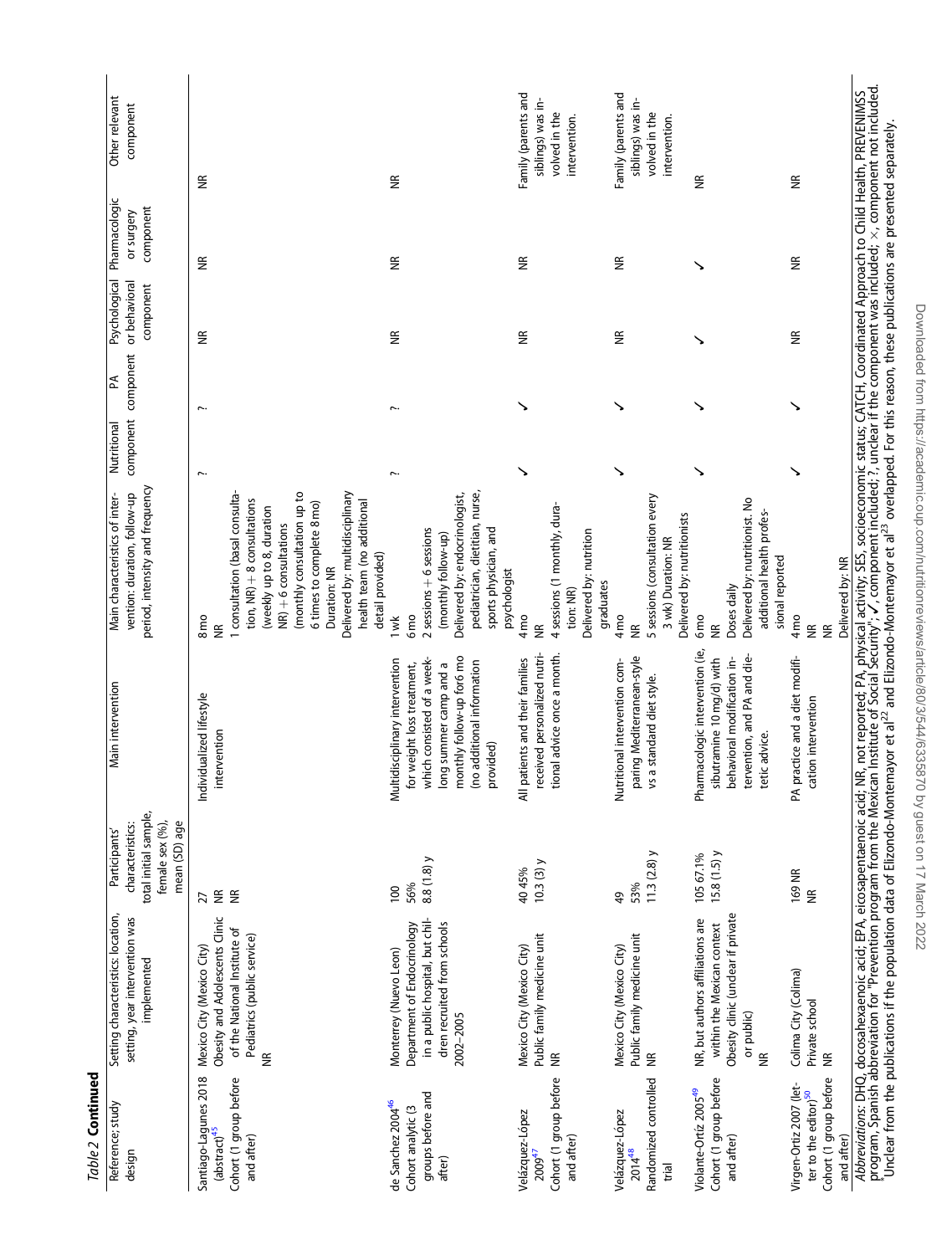<span id="page-11-0"></span>

Figure 3 Meta-analysis with 6 months' data ( $l^2 = 66\%$ ). Weight of each study: Ceballos-Gurrola et al, $^{20}$  $^{20}$  $^{20}$  12.7%; Diáz et al, $^{21}$  27.5%; Rodríguez-Morán et al,<sup>[40](#page-15-0)</sup> 26.9%; Velázquez-López et al,<sup>48</sup> 32.8%. Total number of participants in the intervention groups: 116; total number of participants in the control groups: 121. EPHPP, Effective Public Health Practice Project CI, Confidence Interval.



Figure 4 Meta-analysis with 12 months' data ( $l^2 =$  50%). Weight of each study: Ceballos-Gurrola et al,<sup>[20](#page-15-0)</sup> 19.2%; Diáz et al,<sup>21</sup> 21.6%; Rodríguez-Morán et al,<sup>[40](#page-15-0)</sup> 35.6%; Velázquez-López et al,<sup>48</sup> 23.5%. Total number of participants in the intervention groups: 116; total number of participants in the control groups: 121. EPHPP, Effective Public Health Practice Project, CI, Confidence Interval.

sample of 237 participants (age range, 11–13 years old), were suitable to be included in a meta-analysis, and only 2 of these were of strong quality. Moreover, these 4 RCTs were delivered in different settings. Also, from the 29 studies included in this review, evidence regarding weight-related outcomes improvement was heterogeneous and inconclusive. Most of the evidence was of low quality, which increased the risk of bias. Across all the studies, several interventions with different durations and intensities were found. Still, no long-term interventions ( $\geq$ 12 mo) were identified in this systematic review.

Overall, the purposes of the interventions in the 29 studies identified mainly were to reduce energy intake, increase energy expenditure, and decrease sedentary behavior. Some interventions ( $n = 8$ ) also included a psychological or behavioral component, and 3 included pharmacologic treatment. One abstract reported the comparison of 2 types of bariatric surgery among adolescents. There is still no gold standard childhood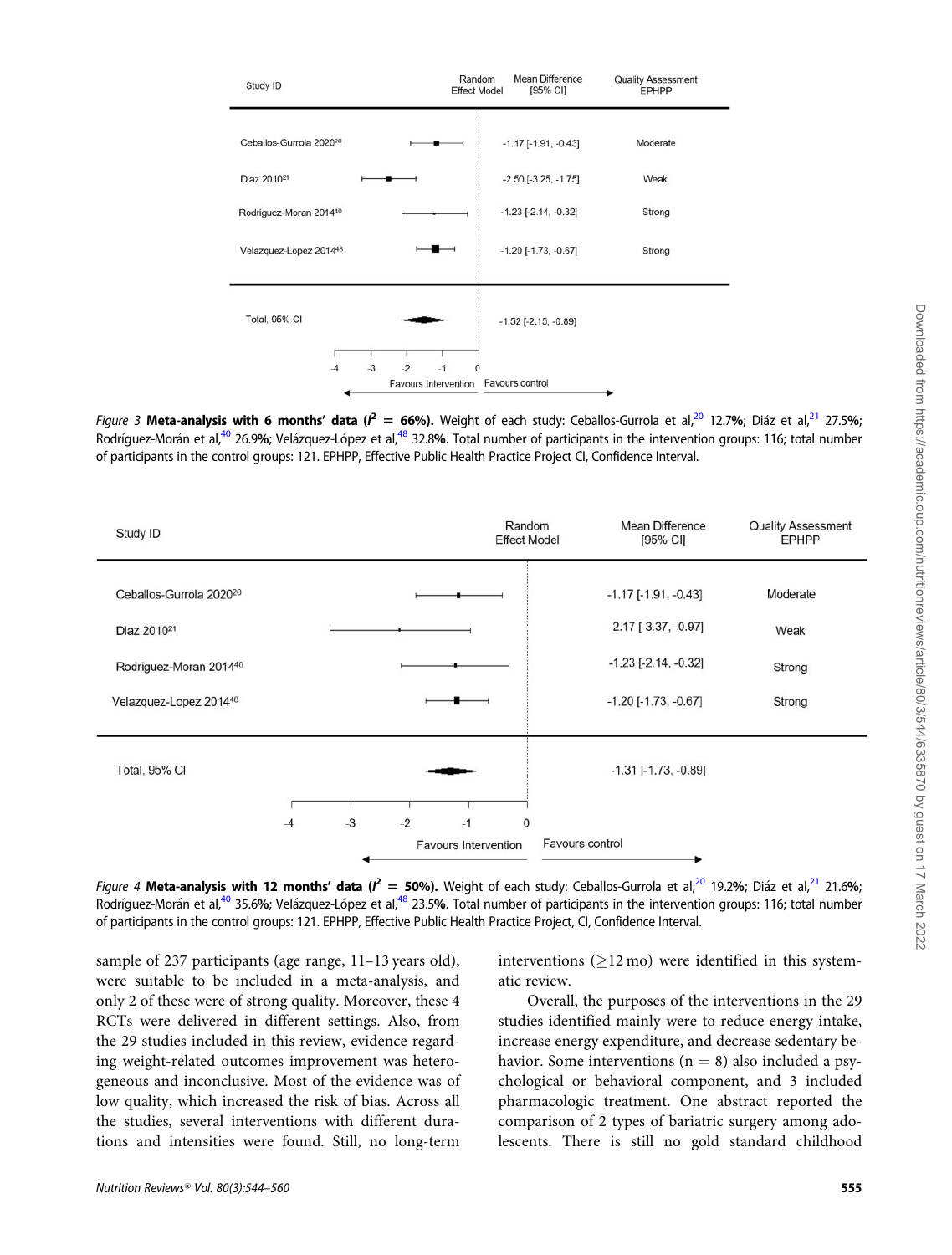<span id="page-12-0"></span>

| Table 3. Quality assessment of included interventions <sup>a</sup>                                                                                                        |                                                  |                                                        |                                        |                                                          |                                                |                                                  |                                                       |                                                                                                                                                 |                                                                                        |
|---------------------------------------------------------------------------------------------------------------------------------------------------------------------------|--------------------------------------------------|--------------------------------------------------------|----------------------------------------|----------------------------------------------------------|------------------------------------------------|--------------------------------------------------|-------------------------------------------------------|-------------------------------------------------------------------------------------------------------------------------------------------------|----------------------------------------------------------------------------------------|
| Reference                                                                                                                                                                 | Selection<br>bias                                | design<br>Study                                        | Confounders                            | Blinding                                                 | collection<br>methods<br>Data                  | and drop-outs<br>Withdrawals                     | Overall<br>rating                                     | Funding                                                                                                                                         | වි                                                                                     |
| Ceballos-Gurrola 2020 <sup>20</sup><br>Diáz 2010 <sup>21</sup>                                                                                                            | Moderate<br>Weak                                 | Strong<br>Strong                                       | Strong<br>Weak                         | Moderate<br>Strong                                       | Strong<br>Strong                               | Moderate<br>Weak                                 | Moderate<br>Weak                                      | Funded by an international<br>agency<br>$\widetilde{\Xi}$                                                                                       | Nothing to declare<br>$\widetilde{\Xi}$                                                |
| Elizondo-Montemayor 2014 <sup>23</sup><br>Elizondo-Montemayor 2013 <sup>22</sup>                                                                                          | Moderate<br>Weak                                 | Moderate<br>Moderate                                   | Weak<br>Weak                           | Moderate<br>Moderate                                     | Strong<br>Strong                               | Strong<br>Weak                                   | Weak<br>Weak                                          | No funding received<br>Funded by a private                                                                                                      | Nothing to declare<br>Nothing to declare                                               |
| Escalante-Izeta 2013 $\text{(abstract)}^{24}$<br>Garibay-Nieto 2017 <sup>26</sup><br>García-Morales 2006                                                                  | Moderate<br>Moderate<br>Weak<br>Weak             | Moderate<br>Strong<br>Strong<br>Strong                 | Strong<br>Strong<br>Weak<br>Weak       | Moderate<br>Moderate<br>Moderate<br>Strong               | Strong<br>Strong<br>Strong<br>Weak             | Moderate<br>Weak<br>Weak<br>Weak                 | Strong<br>Weak<br>Weak<br>Weak                        | Science Mexican Council<br>Abbott Laboratories<br>university<br>$\widetilde{\Xi}$<br>g                                                          | Nothing to declare<br>≨ ≆<br>$\widetilde{\Xi}$                                         |
| González-Heredia 2014 <sup>27</sup><br>Hall-López 2017 <sup>28</sup><br>Huang 2010 <sup>29-31</sup>                                                                       | Moderate<br>Moderate                             | Moderate<br>Strong                                     | Strong<br>Weak                         | Moderate<br>Moderate                                     | Strong<br>Strong                               | Strong<br>Weak                                   | Strong<br>Weak                                        | Funded by a public pediat-<br>Funded by a public<br>university                                                                                  | <b>Nothing to declare</b><br>Nothing to declare                                        |
| Jimenez 2017 (abstract) <sup>32</sup><br>Laguna-Alcaraz 2017 <sup>33</sup><br>López-Alarcon 2019 <sup>34</sup>                                                            | Moderate<br>Strong<br>Weak                       | Moderate<br>Moderate<br>Strong                         | Strong<br>Weak<br>Weak                 | Moderate<br>Moderate<br>Strong                           | Strong<br>Strong<br>Weak                       | Strong<br>Weak<br>Weak                           | Strong<br>Weak<br>Weak                                | Funded by public health in-<br>Council of Education and<br>stitute and National<br>No funding received<br>ric hospital<br>≝                     | Nothing to declare<br>Nothing to declare<br>$\widetilde{\Xi}$                          |
| López-Alarcon 2020 <sup>35</sup>                                                                                                                                          | Moderate                                         | Strong                                                 | Strong                                 | Weak                                                     | Strong                                         | Strong                                           | Moderate                                              | Science Mexican Council<br>Funded by public health                                                                                              | Nothing to declare                                                                     |
| Martin-Mosqueda 2012 <sup>37</sup><br>Moran 2017 <sup>38</sup><br>Rodríguez-Morán 2014 <sup>40</sup><br>Pompa-Guajardo 2018 <sup>39</sup><br>Luna-Ruiz 2007 <sup>36</sup> | Moderate<br>Moderate<br>Moderate<br>Weak<br>Weak | Moderate<br>Moderate<br>Moderate<br>Moderate<br>Strong | Strong<br>Weak<br>Weak<br>Weak<br>Weak | Moderate<br>Moderate<br>Moderate<br>Moderate<br>Moderate | Strong<br>Strong<br>Strong<br>Strong<br>Strong | Moderate<br>Moderate<br>Strong<br>Strong<br>Weak | Moderate<br><b>Moderate</b><br>Strong<br>Weak<br>Weak | Partially funded by public<br>health institute<br>institute<br>$\widetilde{\Xi}$<br>$\widetilde{\Xi}$<br>$\widetilde{\Xi}$<br>$\widetilde{\Xi}$ | Nothing to declare<br>$\widetilde{\Xi}$<br>$\widetilde{\Xi}$<br>$\widetilde{\Xi}$<br>E |
| Romero-Pérez 2020 <sup>41</sup><br>Rosado 2008 <sup>42</sup>                                                                                                              | Moderate<br>Strong                               | Strong<br>Strong                                       | Strong<br>Weak                         | Moderate<br>Moderate                                     | Strong<br>Strong                               | Moderate<br>Weak                                 | Strong<br>Weak                                        | No funding received<br>Funded by industry<br>(Kellogg's)                                                                                        | Nothing to declare<br>Nothing to declare                                               |
| Rosas-Nexticapa 2017 <sup>43</sup><br>Sáenz-Soto 2004 <sup>44</sup>                                                                                                       | Weak<br>Weak                                     | Moderate<br>Strong                                     | Strong<br>Weak                         | Moderate<br>Moderate                                     | Strong<br>Strong                               | Moderate<br>Weak                                 | Moderate<br>Weak                                      | Council of Education and<br>Science Mexican Council<br>Funded by the National<br>$\widetilde{\Xi}$                                              | $\widetilde{\Xi}$<br>$\widetilde{\Xi}$                                                 |
| Velázquez-López 2009 <sup>47</sup><br>2018 (Abstract) <sup>45</sup><br>de Sanchez 200446<br>Santiago-Lagunes                                                              | Moderate<br>Weak<br>Weak                         | Moderate<br>Moderate<br>Moderate                       | Weak<br>Weak<br>Weak                   | Moderate<br>Moderate<br>Moderate                         | Strong<br>Strong<br>Strong                     | Strong<br>Weak<br>Weak                           | Weak<br>Weak<br>Weak                                  | Unclear if funded by public<br>health institute<br>$\widetilde{\Xi}$<br>$\widetilde{\Xi}$                                                       | Nothing to declare<br>$\widetilde{\Xi}$<br>$\widetilde{\Xi}$                           |
|                                                                                                                                                                           |                                                  |                                                        |                                        |                                                          |                                                |                                                  |                                                       |                                                                                                                                                 | (continued)                                                                            |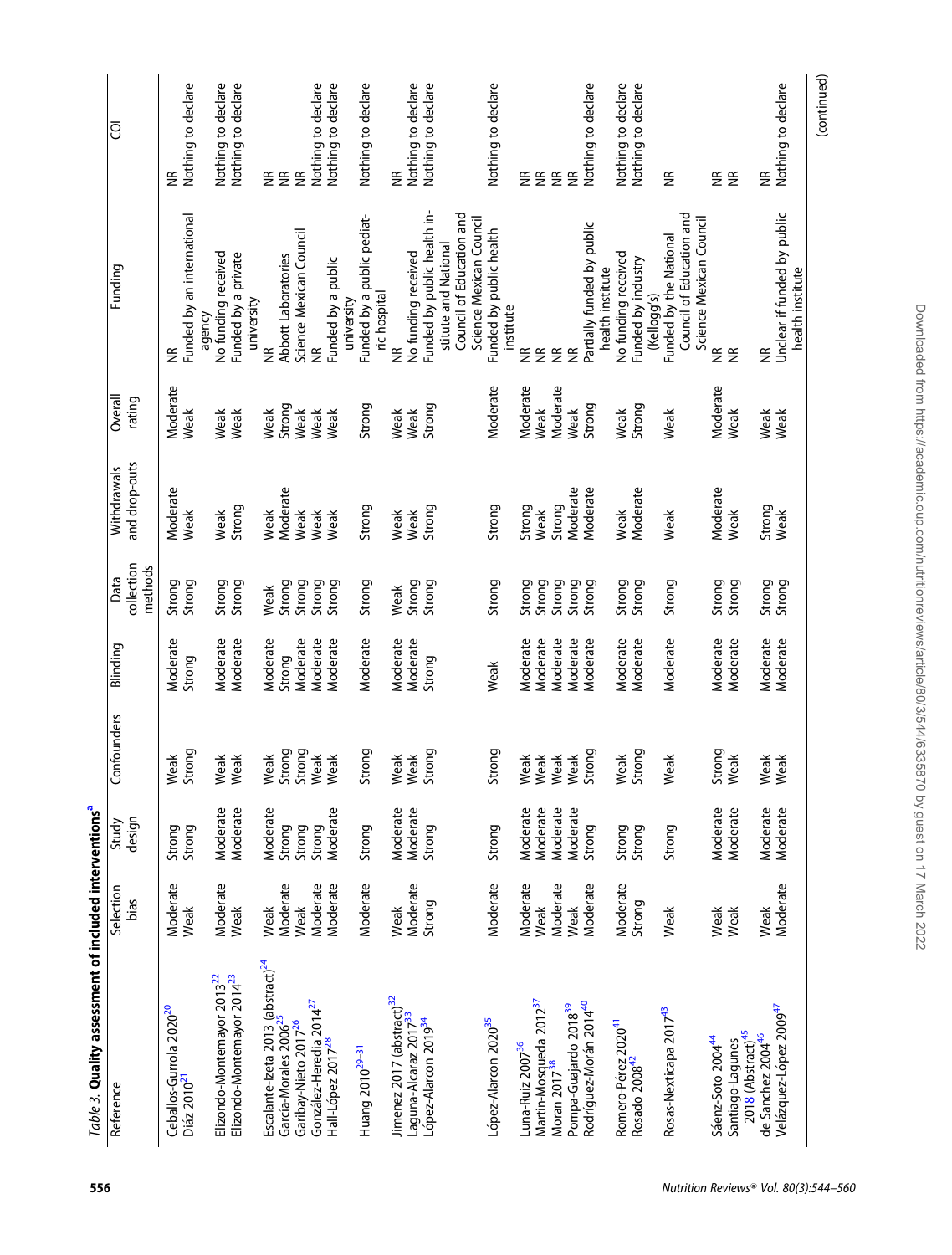<span id="page-13-0"></span>

| Table 3. Continued                                                                                                                                                                                              |                   |                 |                |                                             |                  |                              |                   |                                      |                         |
|-----------------------------------------------------------------------------------------------------------------------------------------------------------------------------------------------------------------|-------------------|-----------------|----------------|---------------------------------------------|------------------|------------------------------|-------------------|--------------------------------------|-------------------------|
| Reference                                                                                                                                                                                                       | Selection<br>bias | Study<br>design | Confounders    | Blinding Data<br>collection anu.<br>methods |                  | and drop-outs<br>Withdrawals | Overall<br>rating | Funding                              | ర్రె                    |
| Velázquez-López 2014 <sup>48</sup>                                                                                                                                                                              | Moderate Strong   |                 | Strong         | Strong                                      | Strong           | Strong                       | Strong            | Funded by public health<br>institute | Nothing to declare      |
| Violante-Ortíz 2005 <sup>49</sup>                                                                                                                                                                               | Weak              | Moderate        | Strong<br>Weak | Moderate                                    |                  | Weak<br>Weak                 | Weak<br>Weak      | €                                    | $\frac{\alpha}{\alpha}$ |
| (letter to the editor) <sup>50</sup><br>Virgen-Ortíz 2007                                                                                                                                                       | Weak              | Moderate        |                | Moderate                                    | Strong<br>Strong |                              |                   | $\widetilde{\Xi}$                    | $\widetilde{\Xi}$       |
| <sup>a</sup> Quality assessed using the Effective Public Health Practice Project Quality Assessment Tool <sup>12</sup> for quantitative studies.<br>Abbreviations: COI, conflict of interest; NR, not reported. |                   |                 |                |                                             |                  |                              |                   |                                      |                         |

obesity treatment. However, some effectiveness has been shown in multicomponent interventions.<sup>[51](#page-16-0)</sup>

In 12 studies, parents were included in the activities, and in 3, siblings were included as well. The involvement of parents has been described as a critical factor for the effectiveness of childhood obesity treat-ments.<sup>[52](#page-16-0)</sup> Family-based obesity therapy provides interventions for both children and their parents, but children benefit more compared with their parents.<sup>[53](#page-16-0)</sup>

We found that most interventions to treat obesity in Mexican children and adolescents were delivered in a clinical setting ( $n = 17$  of 29). Also, from the included studies, no environmental changes were identified. Childhood obesity treatment ideally should be provided within an integrated care system, including primary care practice, a tertiary care center, and support at home, school, and in community settings.<sup>[51](#page-16-0)</sup> The conception of a support network for young people while attempting to lose weight and maintain a healthy weight needs to target different settings and include several stakeholders. Likewise, environmental changes need to be made to facilitate behavioral change.<sup>[54](#page-16-0)</sup>

It is noteworthy that Mexico has led the implementation of different nationwide strategies to tackle obesity among the general population. For instance, Mexico recently introduced a 1 peso/L excise tax on sugar-sweetened beverages.<sup>[55,56](#page-16-0)</sup> More recently, a front-of-pack labelling system has been implemented. $57$  Still, effective and targeted strategies are needed urgently to tackle this problem among children and adolescents. Some institutional documents about generic obesity prevention and diagnostic procedures can be found.<sup>[58](#page-16-0)-60</sup> However, such documents are not targeted to populations <18 years old, do not contemplate a comprehensive treatment of obesity, and are mainly limited to primary health care.

From the 4 RCTs included in the meta-analysis, the studies of Rodríguez-Morán et al<sup>[40](#page-15-0)</sup> and Diáz et al<sup>[21](#page-15-0)</sup> showed the most beneficial effect across studies. However, the Rodríguez-Morán et al<sup>[40](#page-15-0)</sup> study was considered to have a strong quality, whereas the study of Diáz et al<sup>[21](#page-15-0)</sup> was considered to be of low quality. The intervention delivered by Rodríguez-Morán et al<sup>40</sup> included an individualized low-calorie diet, individualized PA advice, group exercise sessions (including parents), and individualized cognitive behavioral therapy as adjuvant treatment. This intervention was delivered in a public clinic by a multidisciplinary team (including doctors, psychologists, nutritionists, and graduates in physical education and sport). Although it was a short-term intervention (4 mo), the frequency was greater than in other included studies. Participants received 20 nutrition sessions (1 h/wk), plus 80 after-school PA sessions, plus individualized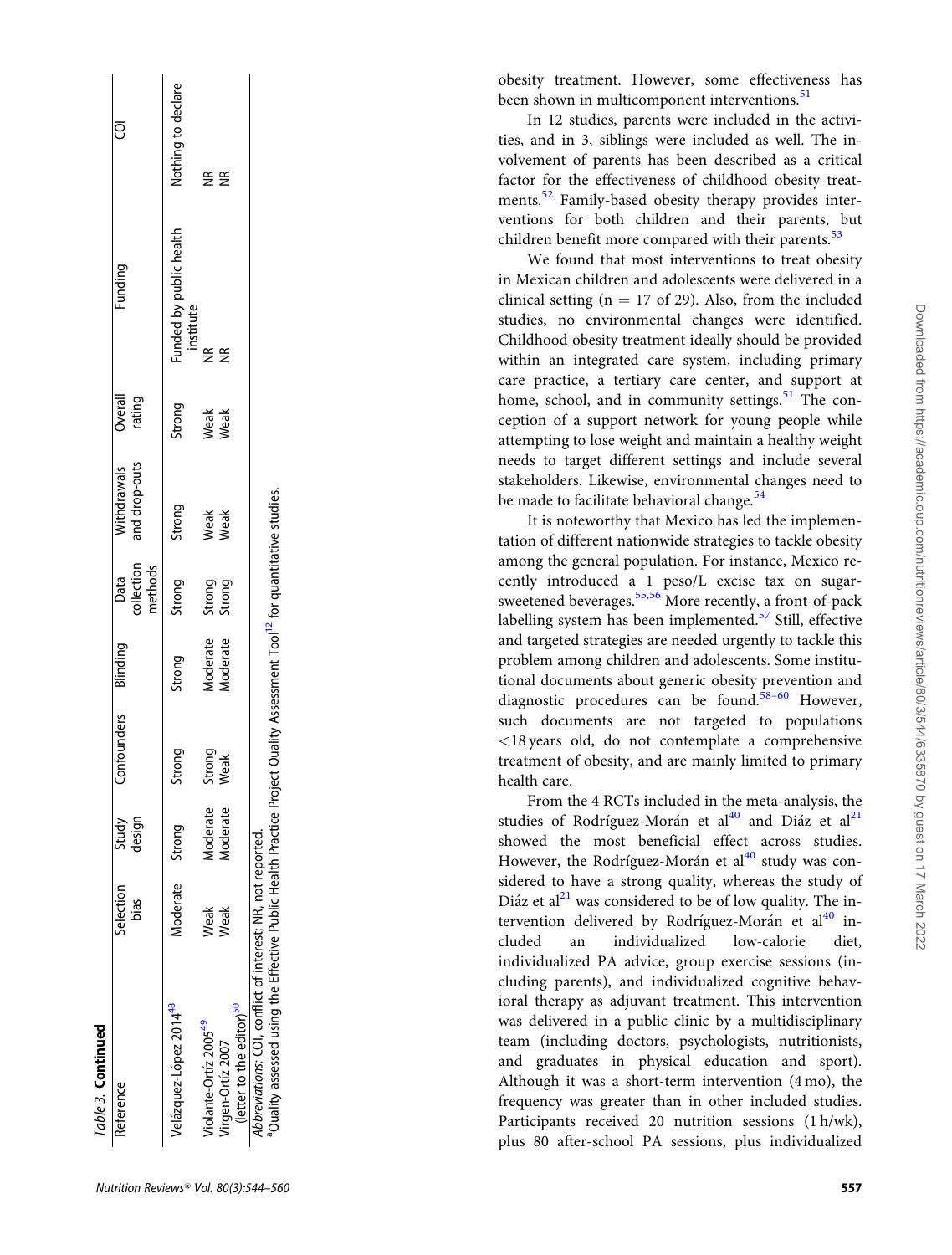cognitive behavioral therapy sessions (when necessary). This intervention's effect size was significant, favoring the intervention group, and might indicate the importance of an individualized, frequent, and multidisciplinary effort, considering close relatives for treating childhood obesity in a Mexican context. Nevertheless, better-quality research needs to be done in Mexico to determine the optimal length, intensity, and long-term effectiveness of obesity treatment interventions among children and adolescents.

A multicomponent and individualized study that comprises dietary modifications, PA practice, behavioral strategies, and active parental involvement has been suggested in other countries. $6,7,51$  $6,7,51$  $6,7,51$  $6,7,51$  Long-term results are needed to measure and identify effectiveness pointers, and might help create an integrated long-lasting health care model that aids in preventing and treating obesity. Such a health care model should make available the integration of follow-up visits to monitor and maintain behavioral change as needed, facilitating the provision of the required intensity and frequency of treatment sufficient to achieve meaningful outcomes. $61,62$  $61,62$ 

While conducting this systematic review, we found some challenges, including for instance, the poor description of methods across the included papers. The lack of high-quality RCTs also is noticeable. Ten of the 29 studies were RCTs, but only 4 could be included in a meta-analysis. The sample sizes of the included RCTs were relatively small. Few studies with small sizes could introduce into the model bias or variability because of sampling. Some other limitations of this systematic review include the heterogeneity of included studies in terms of intervention design, sample size and characteristics, intervention approach, primary measures used to assess intervention effects, length of follow-up, analytical approaches, and overall quality. Such variability made it challenging for cross-comparisons. Also, the retrieved evidence came from 11 of 32 states in Mexico, so the results might not reflect a nationwide picture.

This work's strengths include, to our knowledge, being the first systematic review conducted about intervention to treat obesity in Mexican children and adolescents. This is relevant considering that most of the published systematic reviews include only English publications, excluding valuable evidence from non– English-speaking low- or middle-income countries such as Mexico. The exhaustive search for evidence was done across 13 databases and 1 search engine, in 2 languages (whenever possible), which helped us capture relevant publications. The included studies' particular characteristics were extracted, and the quality of evidence was appraised, which was considered in the synthesis.

No cost-effectiveness studies regarding Mexican interventions to prevent or tackle childhood obesity were identified in the COMO project. However, some economic models have suggested that the costs of childhood obesity in Mexico from 2006 to 2050 (considering only 2 comorbidities: diabetes and hypertension) will be much higher than the health care system can stand, jeopardizing the health and well-being of the popula-tion.<sup>[63,64](#page-16-0)</sup> Early intervention is essential, because less weight change is needed at younger ages to achieve a healthy weight than the amount of weight loss necessary at older ages.<sup>[65](#page-16-0)</sup> Moreover, it has been acknowledged that the ability to estimate a national impact systematically and cost-effectiveness of implementation of childhood obesity interventions enables comparison within and across sector-specific interventions to inform pri-mary prevention investment.<sup>[66](#page-16-0)</sup>

#### **CONCLUSION**

Efforts to identify vulnerable populations and implementation barriers among different populations are needed in Mexico. Long-term nationwide interventions and comprehensive recommendations that can guide health professionals and other stakeholders in the obesity treatment at individual and community levels are essential to change the upward trends in obesity prevalence. Such efforts need to be comprehensive, multidisciplinary, and target several risk factors in the long term. This review is part of a broader project aiming to synthesize and use data to comprehend the extent, nature, effects, and costs of childhood or adolescent obesity in Mexico (ie, the COMO Project). $9$  Because of the increasing levels of obesity in Mexico, every action measuring or attempting to tackle obesity in Mexico should be acknowledged. Any effort should be considered an experiment, where effects must be documented and evaluated to benefit every other initiative or strategy. Such efforts need to enhance their methodological quality, including different settings, stakeholders, and target different health risk behaviors. Interventions should be designed using a comprehensive approach within the national sociopolitical, cultural, and economic contexts.

#### Supporting Information

The following Supporting Information is available through the online version of this article at the publisher's website.

Appendices 1 and 2 (which contain [Table S1](https://academic.oup.com/nutritionreviews/article-lookup/doi/10.1093/nutrit/nuab040#supplementary-data) and [Table S2](https://academic.oup.com/nutritionreviews/article-lookup/doi/10.1093/nutrit/nuab040#supplementary-data)) are supplied as supporting information.

#### Acknowledgements

Author contributions. M.A.-M. and C.F.M.-G. conceptualized and lead the COMO Project. All the authors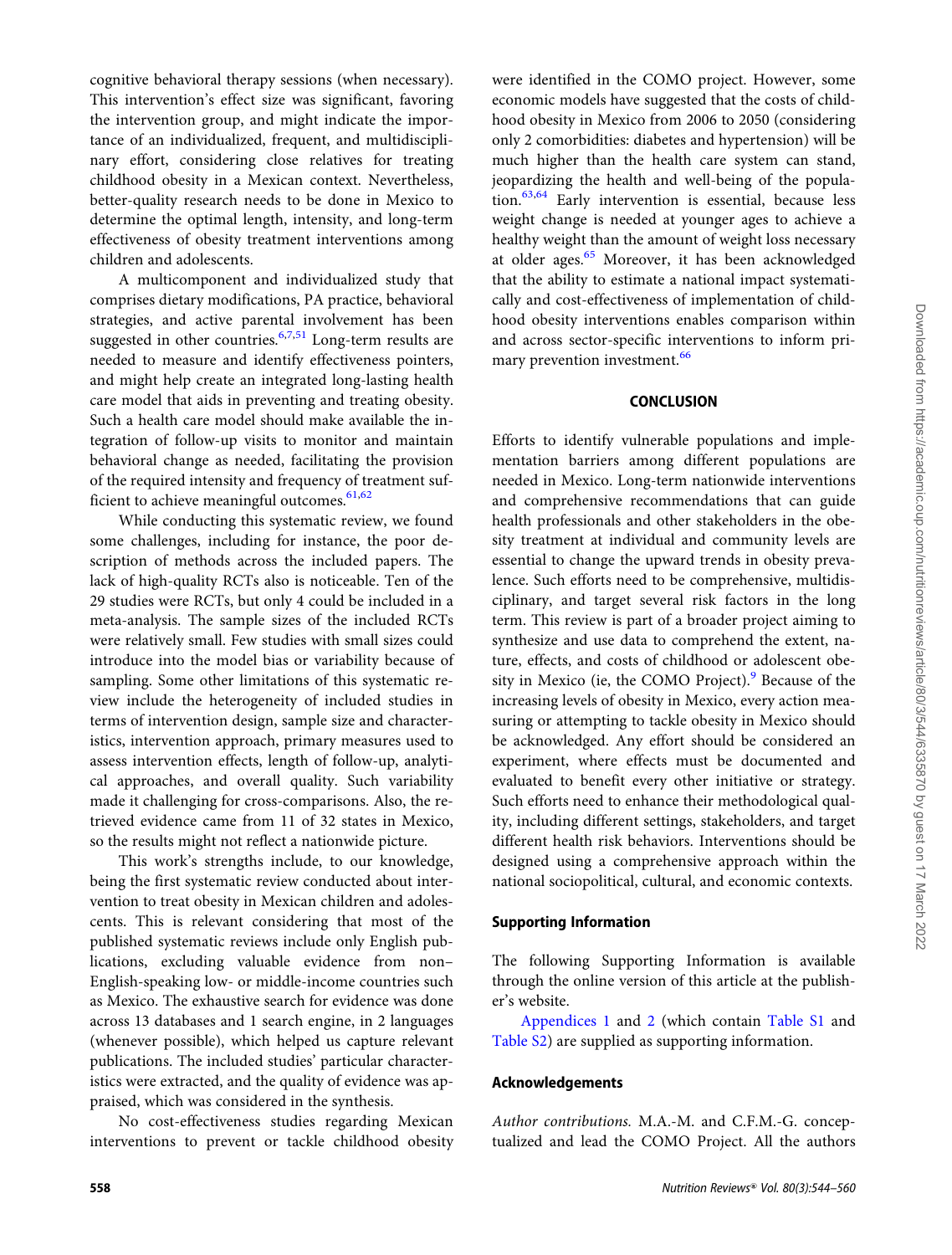<span id="page-15-0"></span>contributed significantly to the data collection, or data interpretation and analysis; participated in the writing and critical revision of the article; and read and approved the versions submitted to the journal.

Funding. No funding was received to do this work.

M.A.-M. is currently funded by the Scottish Government's Rural and Environment Science and Analytical Services Division.

Declaration of interest. Y.Y.G.-G. received funding from Bonafont to present findings at a congress in 2016 and funding from Abbott in 2020 to write 2 books' chapters. The other authors have no conflict of interest to declare.

#### REFERENCES

- 1. Aceves-Martins M, Llauradó E, Tarro L, et al. Obesity-promoting factors in Mexican children and adolescents: challenges and opportunities. Global Health Action. 2016;9:29625.
- 2. Instituto Nacional de Salud Pública. Encuesta Nacional de Salud y Nutrición 2018. Presentación de resultados. 2018. Available at: [https://ensanut.insp.mx/encuestas/](https://ensanut.insp.mx/encuestas/ensanut2018/doctos/informes/ensanut_2018_presentacion_resultados.pdf) [ensanut2018/doctos/informes/ensanut\\_2018\\_presentacion\\_resultados.pdf](https://ensanut.insp.mx/encuestas/ensanut2018/doctos/informes/ensanut_2018_presentacion_resultados.pdf). Accessed October 20, 2020.
- 3. World Obesity Federation. Global Obesity Observatory. 2019. Available at: [https://www.worldobesitydata.org/map/overview-children.](https://www.worldobesitydata.org/map/overview-children) Accessed October 20, 2020
- 4. Organisation for Economic Co-operation and Development. Obesity update 2017. Available at: [https://www.oecd.org/els/health-systems/Obesity-Update-2017.pdf.](https://www.oecd.org/els/health-systems/Obesity-Update-2017.pdf) Accessed October 20, 2020.
- Wang Y, Lim H. The global childhood obesity epidemic and the association between socio-economic status and childhood obesity. Int Rev Psychiatry. 2012;24:176–188.
- 6. Ho M, Garnett SP, Baur L, et al. Effectiveness of lifestyle interventions in child obesity: systematic review with meta-analysis. Pediatrics. 2012;1;130:e1647–e1671.
- 7. McGovern L, Johnson JN, Paulo R, et al. Treatment of pediatric obesity: a systematic review and meta-analysis of randomised trials. J Clin Endocrinol Metabol. 2008;1;93:4600–4605.
- 8. Axon E, Atkinson G, Richter B, et al. Drug interventions for the treatment of obesity in children and adolescents. Cochrane Database Syst Rev. 2016;11:CD012436.
- 9. Aceves-Martins M. "COMO Project Perspectives." 2021. Available at: [https://www.](https://www.comoprojectmx.com/perspectives) [comoprojectmx.com/perspectives.](https://www.comoprojectmx.com/perspectives) Accessed March 24, 2021.
- 10. National Institute for Health Research. International Prospective Register of Systematic Reviews (PROSPERO). Available at: [https://www.crd.york.ac.uk/pros](https://www.crd.york.ac.uk/prospero)[pero](https://www.crd.york.ac.uk/prospero). Accessed October 23, 2019.
- Preferred Reporting Items for Systematic Reviews and Meta-Analyses (PRISMA) Available at:<http://prisma-statement.org/>. Accessed October 15, 2020.
- 12. Effective Public Health Practice Project. Quality Assessment Tool for Quantitative Studies. 2010. Available at: [https://merst.ca/ephpp/.](https://merst.ca/ephpp/) Accessed October 15, 2020.
- Equator Network. Template for intervention description and replication (TIDieR) checklist Available at: [https://www.equator-network.org/reporting-guidelines/ti](https://www.equator-network.org/reporting-guidelines/tidier/)[dier/](https://www.equator-network.org/reporting-guidelines/tidier/). Accessed October 15, 2020.
- 14. Armstrong R, Waters E, Doyle J. Reviews in public health and health promotion. Chapter 21. In: Higgins JPT, Green S, eds. Cochrane Handbook for Systematic Reviews of Interventions. Version 5.1.0. Updated. London, UK: The Cochrane Collaboration; 2011. Available at: [www.cochrane-handbook.com](http://www.cochrane-handbook.com).
- Higgins JP, Thomas J, Chandler J, et al. Cochrane Handbook for Systematic Reviews of Interventions. John Wiley & Sons; 2019.
- 16. Higgins JP, Altman D. Imputing standard deviations for changes from baseline. In: Cochrane Handbook for Systematic Reviews of Interventions. Cochrane Book Series. Chichester, UK: Wiley; 2008.
- 17. Aceves-Martins M, Llauradó E, Tarro L, et al. Effectiveness of social marketing strategies to reduce youth obesity in European school-based interventions: a systematic review and meta-analysis. Nutr Rev. 2016; 1;74:337–351.
- 18. Rajjo T, Mohammed K, Alsawas M, et al. Treatment of pediatric obesity: an umbrella systematic review. J Clin Endocrinol Metabol. 2017;102:763–775.
- 19. Hedges LV, Olkin I. Statistical Methods for Meta-Analysis. San Diego, CA; Academic Press; 1985.
- 20. Ceballos-Gurrola O, Acosta RL, Martínez MA, et al. Impacto de un programa de salud sobre perfil metabólico y autoconcepto en adolescentes con obesidad. Retos. 2020;38:452–458.
- 21. Díaz RG, Esparza-Romero J, Moya-Camarena SY, et al. Lifestyle intervention in primary care settings improves obesity parameters among Mexican youth. J Am Diet Assoc. 2010;110:285–290.
- 22. Elizondo-Montemayor L, Gutierrez NG, Moreno DM, et al. School-based individualised lifestyle intervention decreases obesity and the metabolic syndrome in Mexican children. J Hum Nutr Diet. 2013;26:82–89.
- 23. Elizondo-Montemayor L, Moreno-Sànchez D, Gutierrez NG, et al. Individualised tailor-made dietetic intervention program at schools enhances eating behaviors and dietary habits in obese Hispanic children of low socioeconomic status. ScientificWorldJournal 2014;2014:1–8.
- 24. Escalante-Izeta E, Vergara A, Parra A, et al. "Kids in motion" program for obese Mexican population: a case report: PO2304. Ann Nutr Metabol 2013;63:1368–1369.
- 25. García-Morales LM, Berber A, Macias-Lara CC, et al. Use of sibutramine in obese Mexican adolescents: a 6-month, randomized, double-blind, placebo-controlled, parallel-group trial. Clin Ther. 2006;28:770–782.
- 26. Garibay-Nieto N, Queipo-García G, Alvarez F, et al. Effects of conjugated linoleic acid and metformin on insulin sensitivity in obese children: randomized clinical trial. J Clin Endocrinol Metab. 2017;102:132–140.
- 27. González-Heredia R, Castañeda-Sánchez O, López-Morales CM, et al. Intervención familiar para el manejo de sobrepeso y obesidad en escolares. Rev Med Inst Mex Seguro Soc. 2014;52:S74–7.
- 28. Hall-López JA, Martínez PY, Bernal AZ, et al. Efecto de un programa de actividad física de moderada a vigorosa de diez meses sobre el Vo<sub>2máx</sub> y el porcentaje de grasa corporal en niños con sobrepeso y obesidad. MHSalud. 2017;14:6.
- 29. Huang F, Del-Río-Navarro BE, de Castro GT, et al. Weight loss induced by 6-month lifestyle intervention improves early endothelial activation and fibrinolysis in obese adolescents. Child Care Health Dev. 2011;37:377–384.
- 30. Huang F, Del-Río-Navarro B, Pérez-Ontivero J, et al. Effect of weight loss induced by 6-month lifestyle intervention on adipokines in obese adolescents: 27/2. Nutrition in the Prevention of Non-Communicable Diseases. Ann Nutr Metabol 2011;58:306–307.
- 31. Huang F, Del-Río-Navarro BE, Ontiveros JA, et al. Changes in ghrelin and asymmetrical dimethylarginine in obese Mexican adolescents after six-month lifestyle intervention. Endocrine. 2013;43:603–610.
- 32. Jimenez JA, Castaneda JA. Situation of bariatric surgery in Mexican teenagers by surgical group. Bariatric surgery in children, adolescents and young adults. Obes Surg. 2017;1:423–423.
- 33. Laguna-Alcaraz AD, Mejía-Rodríguez O, Rendón-Paredes AL, et al. Impact of a comprehensive intervention to families with teenage sons with overweight and obesity in a primary care: a case report. Diabetes Metab Syndr. 2017;11:S195–200. <https://doi.org/10.1016/j.dsx.2016.12.031>
- 34. ópez-Alarcón M, Inda-Icaza P, Márquez-Maldonado MC, et al. A randomized control trial of the impact of LCPUFA- $\omega$ 3 supplementation on body weight and insulin resistance in pubertal children with obesity. Pediatr Obes. 2019;14:e12499.
- 35. López-Alarcón M, Zurita-Cruz JN, Torres-Rodríguez A, et al. Mindfulness affects stress, ghrelin, and BMI of obese children: a clinical trial. Endocr Connect. 2020;9:163–172.<https://doi.org/10.1530/EC-19-0461>
- 36. Luna-Ruiz MÁ, Rangel-Vázquez D, Guizar-Mendoza JM, et al. Modificación de factores de riesgo para desarrollar diabetes mellitus tipo 2 en escolares obesos. Rev Med Inst Mex Seguro Soc. 2007;45:53–62.
- 37. Martin-Mosqueda CA, García RR. Resultados preliminares de un programa de tratamiento integral para la obesidad en niños Mexicanos. Rev Mex Invest Psicolog 2012;1:50–57.
- 38. Moran S, Mina A, Duque X, et al. Effect of a lifestyle intervention in children with obesity and nonalcoholic fatty liver disease. Top Clin Nutr. 2017;32:15–26. [https://](https://doi.org/10.1097/TIN.0000000000000094) [doi.org/10.1097/TIN.0000000000000094](https://doi.org/10.1097/TIN.0000000000000094)
- 39. Pompa-Guajardo EG, Castro L, Garza ML. Intervención y seguimiento psicológico en un campamento de verano de niños con sobrepeso y obesidad en el norte de México. Interacción Perspect Rev Trabajo Soc. 2018;8:150-166.
- 40. Rodríguez-Morán M, Mendoza-Ávila E, Cumplido-Fuentes A, et al. Terapia cognitivo-conductual en el manejo integral de la obesidad en adolescentes. Rev Med Inst Mex Seguro Soc 2014;52:S68–73.
- 41. Romero-Pérez EM, González-Bernal JJ, Soto-Cámara R, et al. Influence of a physical exercise program in the anxiety and depression in children with obesity. IJERPH. 2020;17:4655.
- 42. Rosado JL, del R Arellano M, Montemayor K, et al. An increase of cereal intake as an approach to weight reduction in children is effective only when accompanied by nutrition education: a randomised controlled trial. Nutr J. 2008;7:28.
- 43. Rosas-Nexticapa M, Caballero-Rodríguez DA, Herrera-Meza S, et al. Supplementation effect of omega-3 fatty acids in overweight and obese Mexican schoolchildren. Interciencia. 2017;42:698–704.